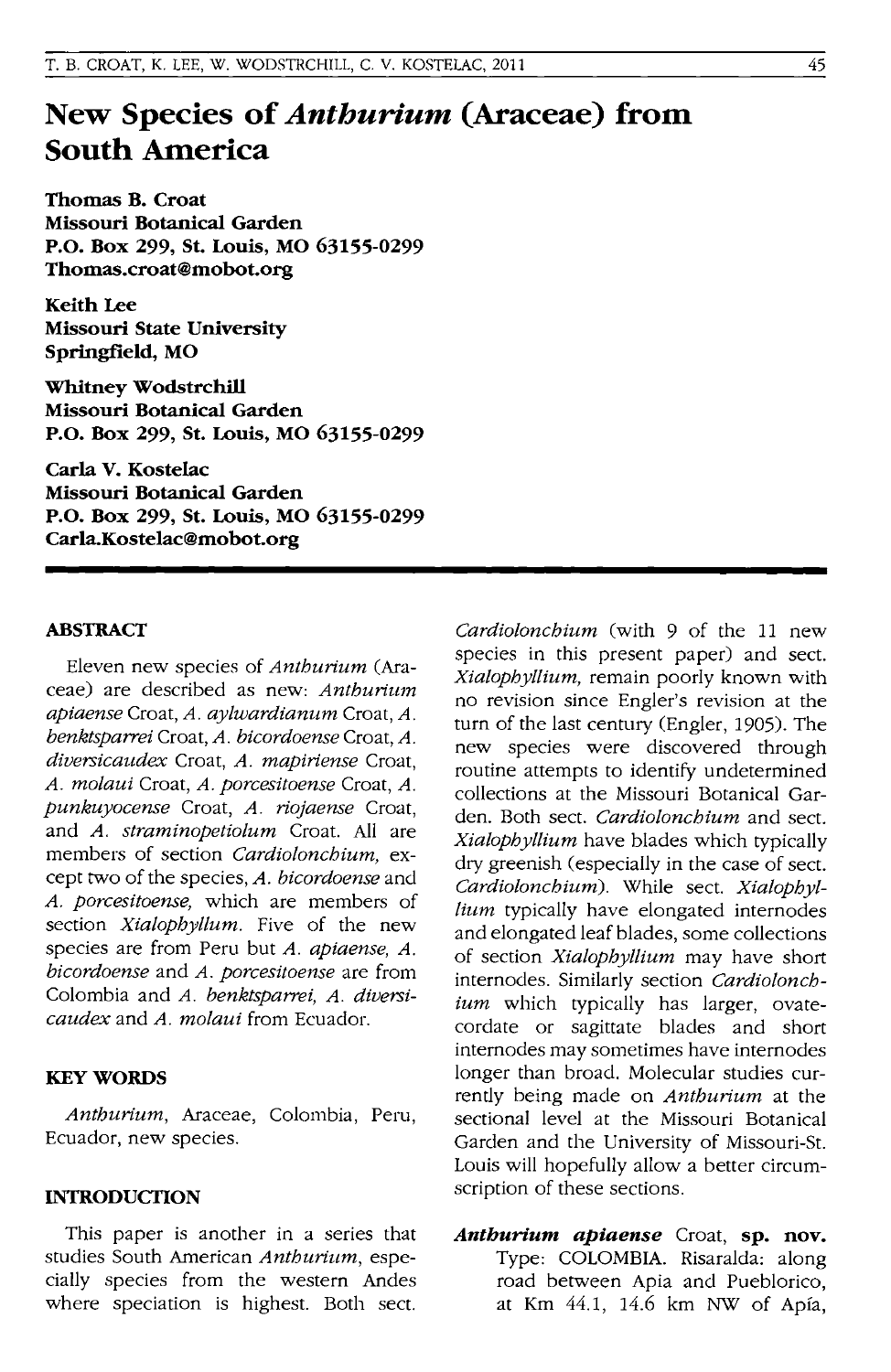11.7 km E of Pueblorico, 44.1 km E of Santa Cecelia, 05°08'38"N, 76°00'OO"W, 2,300 m, 12 Aug 1997, *T. B. Croat* & j. F. *Gaskin 80708* (holotype, MO-04936534; isotypes, COL, JAUM). Fig. 1 A.

Internodia 15-25 cm longa, 2-3.5 cm diam.; cataphylla 10-11 cm longa; petiolus 48 cm longus, 7-10 mm lata; lamina 62 cm longa, 46 cm lata; nervis primariis lateralibus 7-8 utroque; pedunculus 24.5 cm longus, 4-6 mm lata; spatha viridis, 12 cm longa, 1.8-2.2 cm lata; spadix atropurpureus, 23.5 cm longus, 1.2 cm diam.

Terrestrial to hemiepiphyte, to 4 m tall; **internodes** 15-25 cm long, 2-3.5 cm diam., dark green, soon gray, many finelyribbed, moderately glossy, minutely granular; **cataphylls** 10-11 cm long, 1.5-2.0 cm wide, persisting semi-intact in pieces at upper nodes, then deciduous, granular, pale-lineate, lower surface finely-ribbed; **petioles** 48 cm long, 7-10 mm wide, drying grayish brown, terete, narrowly and acutely flattened, with a few major ribs, sometimes with a few extra acute low ribs on sides below, glossy, minutely granular; **geniculum** 1.8 cm long, 6 mm wide, drying darker grayish brown, granular, moderately ribbed; **blades** narrowly ovate-sagittate, 62 cm long, 46 cm wide, 1.25-1.5 times longer than broad, 1.2 times longer than petioles, subcoriaceous, dark green and weakly glossy above, slightly paler and semiglossy below drying dark gray and weakly glossy above, slightly paler and semiglossy below; **upper surface** drying minutely granular on magnification, sparsely pale-short-lineate along the veins; **lower surface** drying moderately smooth, sparsely pustular; **anterior lobe**  45 cm long, broadly rounded; **posterior lobes** 21 cm long, 15-17 cm wide, rounded at apex; **basal veins** 4–6 pairs, 1<sup>st to 2nd</sup> pair free to base,  $2^{nd}$  fused 15 mm,  $3^{rd}$  fused 25 mm,  $4<sup>th</sup>-5<sup>th</sup>$  pairs fused 6.0 cm,  $6<sup>th</sup>$  fused 8 cm,; **posterior rib** naked 1.8-3 cm; **sinus** 17 cm deep, 6 cm wide; **midrib**  narrowly raised and more or less concolorous above, convex and paler below, granular with speckled inclusions; **prima-** **ry lateral veins** 7-8 on both sides, arising at 50-55°(-70°), granular; **tertiary veins**  moderately prominulous below, fewer and less prominent above; **collective veins**  arising from  $1<sup>st</sup>$  pair of basal veins, 2–12 mm from margin. INFLORESCENCE with **peduncle** 24.5 cm long, 4-6 mm wide; **spathe** 22 cm long, 1.8-2.3 cm wide, spreading, green, pale-lineate, granular on magnification, 9.5 times longer than broad; **spadix** 23.5 cm long, 1.2 cm diam., dark purple, glossy, rounded at apex, becoming green in fruit; berries pale green, darker at apex; **flowers** 6-7 per spiral, 2.8-4.1 mm long, 3.0-4.0 mm wide; tepals coarsely and evenly pustular; lateral tepals 1.6-1.9 mm wide, inner margins broadly rounded, outer margins 2-3-lobed. INFRUCTES-CENCE with **berries** pale green, darker at apex; **seeds** 2.

*Anthurium apiaense* is endemic to Colombia known only from the type locality in Risaralda Department between Apia and Pueblorico at ca. 1,200 m in a *Montane wet forest* life zone (Holdridge, 1971).

The species is believed to be a member of sect. *Cardiolonchium,* despite its dark gray to olive-green drying color and its long internodes. It is characterized by its terrestrial to hemiepiphytic habit loosely attached to trees, cataphylls semi-intact at upper nodes then deciduous, petioles subterete, narrowly and acutely flattened and sometimes with an extra acute, low rib on the sides, blades narrowly ovate-sagittate with a hippocrepiform sinus, 7-8 basal veins, 8-10 primary lateral veins, collective veins from the  $1<sup>st</sup>$  pair of basal veins, as well as by the green, lanceolate spathe and the dark purple, narrowly tapered spadix.

The species is most similar to *A nthurium nigrescens* Eng!. but that species typically has smaller blades and a green or yellowgreen spadix.

The species also closely resembles *Anthurium diversicaudex* Croat (also described in this paper), a species with a similar habit and similar stems and leaves from the Lita-San Lorenzo region in Ecuador but that species has a creamy white spadix, blades with a higher length to width ratio  $(1.6-1.9)$  times longer than broad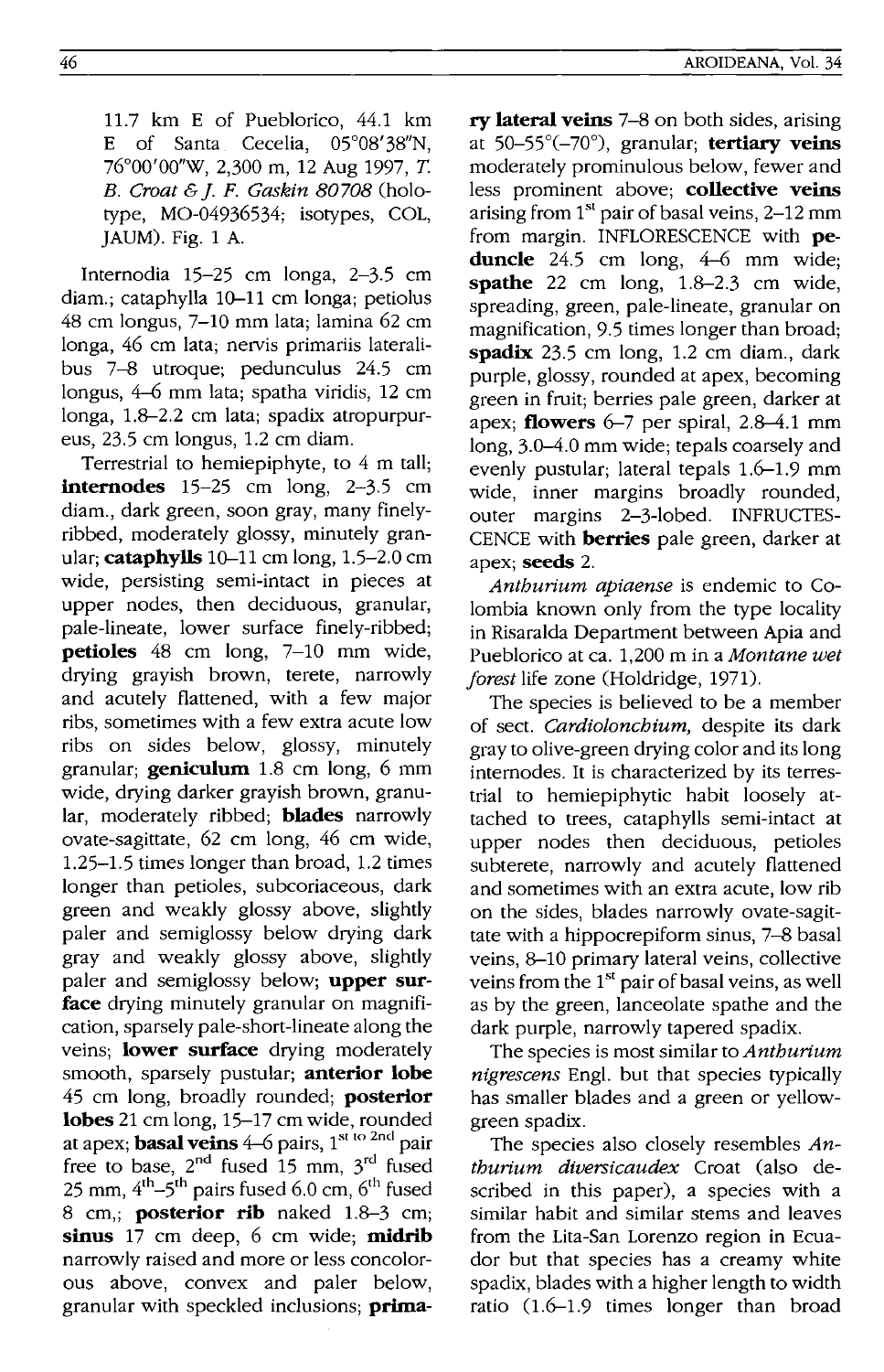compared to 1.25-1.5 times longer than broad for *A. apiaense),* mostly hippocrepiform posterior lobes, more prominent primary lateral veins, collective veins arising from  $6<sup>th</sup>$  or  $7<sup>th</sup>$  basal veins, as well as by having the posterior rib naked 3.0-4.5 cm (versus only 2 cm for *A. apiaense).* 

In terms of habit the species is closest to another Colombian species, the widespread *Anthurium martae* Croat & Castano, but that species differs in having the spadix greenish.

The epithet "apiaense" refers to the type locality near Apia.

*Anthurium aylwardianum* Croat, **sp. nov.** Type: PERU. Huanuco: Leoncio Prado Province, Distrito Padra Abad, along road from Tingo Marfa to Pucalpa, 2.4 km N of San Isidro, 09°13'18"S, 75°49'40''W, 891 m, 3 June *1998,* T. *B. Croat&M. Sizemore* 81671 (holotype, MO-04951780; isotypes, K, US, USM). Fig. 1 B.

Internodia brevia, 3.5 cm diam.; cataphylla pro parte maxima decidua; petiolus subteres, 47-56 cm longus; lamina 32- 43.5 cm longa, 23.2-39 cm lata; nervis primariis lateralibus 7-9 utroque; pedunculus 22 cm longus; spatha 10 cm longa, 2 cm lata; spadix 2 cm longus, 6 mm diam. in siccus.

Terrestrial on steep bank; **internodes**  short, 3.5 cm diam., dark green; **cataphylls**  deciduous except for a few short pale fibers which persist; cataphyll scars conspicuously raised; **petioles** 47-56 cm long, subterete, obtusely flattened and sulcate adaxially, faintly ridged (3-5) on either side toward upper edge, dark green, matte, drying matte, greenish yellow-brown; **geniculum** much thicker, narrowly and obtusely sulcate; **blade** ovate-sagittate, 32-43.5 cm long, 23.2-39 cm wide, subcoriaceous, dark green and subvelvety-matte above, moderately paler and matte below, drying medium dark brown and matte above, slightly paler and weakly glossy and yellowish brown below; **anterior lobe** 22.5-30.2 cm long, weakly concave along most of its margin, broadly rounded

near apex and abruptly, narrow-acuminate; **posterior lobes** 12.5-20 cm long, 8- 14.5 cm wide; **basal veins** 7(-8) pairs, 1st pair free to base, 2<sup>nd</sup> pair fused 1.3-1.8 cm,  $3^{\text{rd}}$  pair fused 3.5–3.7 cm,  $4^{\text{th}}$  & 5<sup>th</sup> pairs fused 5-5.3 cm; **sinus** parabolic, 9-12.5 cm deep, 8.5-10 cm wide; **midrib** bluntly acute and paler above, narrowly convex and darker below, drying bluntly acute and concolorous above, subtriangular with a medial rib and convex, finely ribbed sides, minutely and sparsely granular; **primary lateral veins** 7-9 on each side, narrowly raised and more or less concolorous above, narrowly raised and paler below, drying narrowly rounded to bluntly acute, slightly paler, minutely granular on magnification above, narrowly acute and slightly darker, minutely granular on magnification below; secondary veins raised; **tertiary veins** in part moderately raised below; **collective veins** arising from one of the lowermost primary lateral veins or the  $1<sup>st</sup>$  or  $2<sup>nd</sup>$  pair of basal veins, 2-4 mm from margin, moderately loop-connecting the primary lateral veins; **upper surface** drying moderately smooth; **lower surface** densely and minutely dark granular-speckled. INFLORES-CENCE erect; **peduncles** terete, 22 cm long matte; **spathe** erect-spreading, 14 cm long, 2 cm wide, medium green; stipe ca. 7 cm long; **spadix** long-stipitate (stipe ca. 7 cm long) 20 cm long, drying ca. 6 mm diam., dark green and weakly glossy, smooth.

*Anthurium aylwardianum* is endemic to Peru, known only from the type locality in Huanuco Department in the region of La Divisora along the Huanuco-Ucayali Departmental border at 891 m in a *Premontane wet forest* life zone transitioning to *Tropical moist forest* life zone.

The species is a member of sect. *Cardiolonchium,* characterized by its terrestrial habit, short, thick internodes, cataphylls mostly deciduous, petioles subterete and obtusely flattened, brownish-drying blades sagittate-hastate with a parabolic sinus and especially by the inflorescence with the green lanceolate spathe and the longstipitate dark green spadix.

In the Lucid *Anthurium* Key, *Anthurium aylwardianum* keys to *A. breviscapum*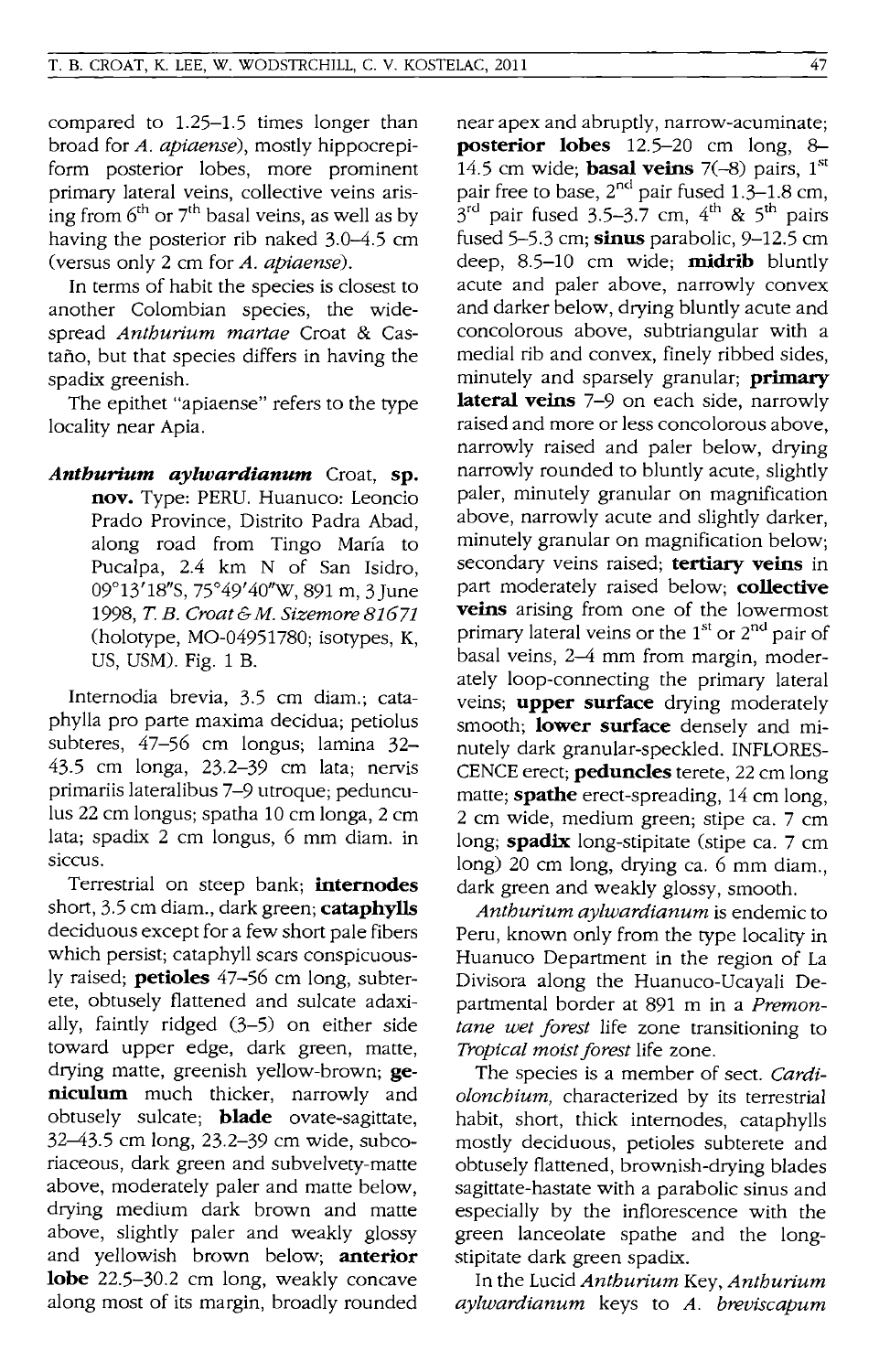Poepp., which differs in having long, moderately narrow internodes, *A. cymbispathum*  Sodiro which differs by having a weakly stipitate, short-tapered spadix and scabrid veins on the lower surface and *A. nigrescens*  Eng!. which differs in having longer internodes and blades with more prominent tertiary veins. Based on the size and shape of the blades, *Anthurium aylwardianum*  appears to be closest in appearance to *A.*  steubelii Engl. from Nariño Department in Colombia on Cerro Mayasquer located at about 2,500 m near the Ecuadorian border  $(0°53'N, 78°04'W)$  but no species from that part of the western Andes of Colombia and Ecuador on the Pacific slope is known to occur in the Amazon basin.

The species is named in honor of Volunteer Researcher, Steve Aylward, of the Missouri Botanical Garden. Steve regularly keys out undetermined plants to find out if they are likely to be new, just as he did in the case of this specimen which proved to be a new species. Through Steve's efforts, we have isolated and determined many species, a great number have proved to be new to science, including this one being named in his honor. Steve volunteers about 20 hours each week and his skills as a former Latin teacher are also helpful to our research program.

### *Anthurium benktsparrei* Croat, **sp. nov.**

Type: ECUADOR. Zamora-Chinchipe: Loja-Zamora Road, km 16-18, ecotone between cloud forest and paramo, 2,500-2,650, 31 Dec 1978,]. L. *Luteyn, M. Lebron-Luteyn, B. McAlpin 6577*   $(holotype, MO-2726271; isotype, NY).$ Fig. 1 C-D.

lnternodia 1-5 cm longa, 5-12 mm diam.; cataphylla 6-18 cm longa; petiolus 13-60 cm longus; lamina ovata-sagittata ad ovata-triangulata-sagittata, 15.8-44.5 cm longa, 7.1-25.3 cm lata; nervis primariis lateralibus 5-11 utroque; pedunculus 10.9- 41.8 cm longus; spatha decidua; spadix 2.8-10.4 cm longus.

Terrestrial scandent herb in the understory; leaves terminally clustered on an erect stem, **internodes** 1-5 cm long, 5-

12 mm diam., light to medium green to gray-green, semiglossy, drying brownish to yellOWish brown, usually finely ridged, sometimes transversely fissured; **cataphylls** 6-18 cm long, 1.0-1.5 cm wide, fibers pale, semi-organized, erect and parallel, weathering to a mass of white to brown fibers, gradually acuminate at apex; **petioles** 13-60 cm long, sheathed in lower 1/3 to 1/4, subterete, narrowly and obtusely sulcate to slightly sulcate; **blades** ovatesagittate to ovate-triangular-sagittate, 15.8- 44.5 cm long, 7.1-25.3 cm wide, 1.4-2.7 times longer than wide, .64-1.6 times the length of the petiole, subcoriaceous, bicolorous, dark green above, dark green to bullate, semiglossy above, paler and matte below, drying usually greenish, moderately bicolorous, sometimes yellow-brown; **upper surface** pale lineate, smooth, veins much less prominent; **lower surface** many fine-randomized veins, smooth; **anterior lobe** 18.5-33 cm long, 8.0-17.3 cm wide broadly rounded to almost straight, sometimes weakly convex; **posterior lobe**  spathulate, 4.2-7.5 cm long, 2.5-8.0 cm wide; **basal veins** 6-7 pairs, 1<sup>st</sup>-2<sup>nd</sup> free to base,  $3^{rd}$  2.4-3.6 cm from base,  $4^{th}$ -7<sup>th</sup> 2.8-3.5 cm from base; **posterior rib** naked 2.8-3.5 cm, ending at  $4<sup>th</sup>-7<sup>th</sup>$  basal veins; **sinus** 3.4-13.1 cm deep, hippocrepiform or sometimes parabolic; **midrib** bluntly acute, narrowly raised and concolorous above; narrowly round-raised and paler below, drying bluntly acute to acute and concolorous above, paler to concolorous below; midrib primary lateral veins hispidulous below; **primary lateral veins** 5-11 on each side, arising at 45°-50°, deeply sulcate and concolorous above, about equaling the interprimary lateral veins, narrowly raised below, drying convex in deep valleys above, round-raised and concolorous to slightly paler below; **tertiary veins** concolorous above and slightly more conspicuous than tertiary veins below, prominently raised and concolorous below; all other veins clearly sunken above, raised below, creating a reticulate pattern; most major veins on the lower surface densely and minutely granularpuberulent (almost appearing as a frost),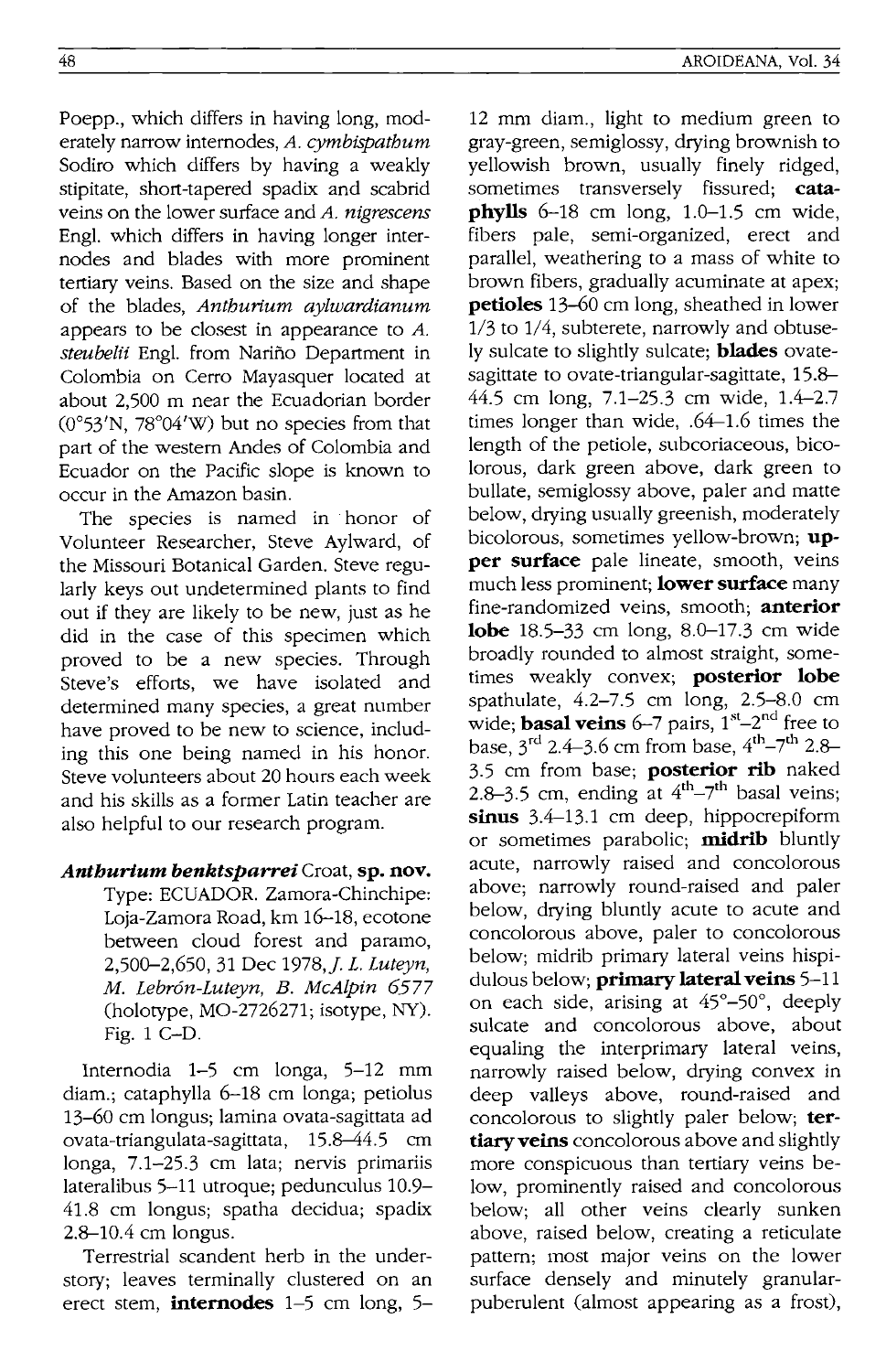some collections have a noticeably longer indumentum being densely puberulentvillous; **collective veins** sunken above, raised below, 2-6(-8) mm from margins, arising usually from the  $1<sup>st</sup>$  pair of basal veins, sometimes from the lower  $1<sup>st</sup>$  or  $2<sup>nd</sup>$ pair of primary lateral veins, frequently from the  $2^{nd}$  or  $3^{rd}$  pair of basal veins (rarely from the  $4<sup>th</sup>$  pair of basal veins). INFLO-RESCENCES erect, 14-48 cm in length; **peduncle** 10.9-41.8 cm long, flattened with broad, convex rib adaxially; **spathe**  3&-11 cm long, 7-23 mm wide, green to light green, oblong, acuminate, deciduous; **spadix** 2.8-10.4 cm long, pink, light violetred, pinkish red, purplish to red, blackish purple, deep blue to bluish violet, odorless, cylindroid to cylindroid-tapered, matte; **flowers** 4 visible per spiral, 1.5-4.2 mm long, 1.2-3.9 mm wide; tepals minutely granular, very pale; lateral tepals .5-1.2 mm wide, inner margins rounded, outer margins 2-3-sided; **pistils** early-emergent, whitish. Fruits not seen.

*Antburium benktsparrei* is known from southern Ecuador and northern Peru at 1,500-3,000 m in a *Montane wet forest* life zone.

The species is a member of sect. *Cardioloncbium,* characterized by its terrestrial, sometime sub-scandent habit, internodes typically longer than broad, subterete weakly sulcate petioles, the ovate-cordate to ovate-triangular-sagittate greenish-drying blades with a typically hippocrepiform sinus as well as by the reddish or purplish cylindroid to cylindroid-tapered spadix. Another character typical of the species is a puberulous or frosty type of pubescence on the major veins of the lower surface.

*Antburium benktsparrei* is most easily confused with *A. dolicbocnemum* Croat and *A. ionantbum* Croat. The former differs in having the leaf blades much more prominently constricted on the anterior lobe and the latter differs in having the blade with more or less ovate blades.

While most specimens of *Antburium benktsparrei* have the lower surface granular-puberulent (appearing like a frost) some specimens have a longer puberulent indumentum. There seems to be no geographic correlation involved in the distribution of the pubescence types. The specimens with puberulent indumentum are represented by *Harling* & *Andersson 24078* from 10 km E of Paquisha at 1,400- 1,500 m and *van der Weiff* 12494 from the Province of Bolfvar between Chillanes & EI Tambo at 1,700-2,300 m. One collection *(Harling* & *Lennart Andersson* 21283) from the Rio Palanda at crossing with Zumba Road (04°38' 52"S, 79°07'55''W), is not listed among the paratypes but it is nevertheless closely related to *Antburium benktsparrei.*  This specimen differs in having a longer subvillous type of pubescence and occurs 300 m lower in elevation than *A. benktsparrei.* 

Two other collections which are similar to *Antburium benktsparrei* are not listed among the paratypes. These specimens represent a species which seem closely related to *A. benktsparrei* but the leaves are completely glabrous. The specimens are *Leimbeck* & *Windeballe* 342 from Loja Provence in Podocarpus National Park north of the Cajanuma Visitors Center from 1,700-2,300 m, and a *Harling* & *Andersson*  collection from near Zamora in Podocarpus National Park. These may represent some other species.

The species is named in honor of Swedish botanist, Baron Benkt Sparre, one of the original authors of the Flora of Ecuador, then based at the Rijksherbarium in Stockholm. Benkt Sparre, often accompanied by his wife, collected many Araceae in the early days of exploration by the Swedes. Sparre told the senior author that he made a special point of collecting Araceae and indeed he did collect hundreds of specimens, many of which proved to be new to science.

*Paratypes:* ECUADOR. **Bolivar:** Along road Chillanese-EI Tambo, in forest remnants, 19 Jul 1991, *H. van der weiff, B.*  Gray & G. *Tipas* 12494 (MO). **Loja:** Nudo de Sabanilla, W slope on road to Yangana-Valladolid, 8 Feb 1985, *G. Harling* & *L. Andersson* 21797(GB); Loja-Zamora Road, W of the pass, disturbed forest and scrub, 03°59'53"S, 79°09'02''W, 14 Feb 1985, G. *Harling* & *L. Andersson 22056* (GB);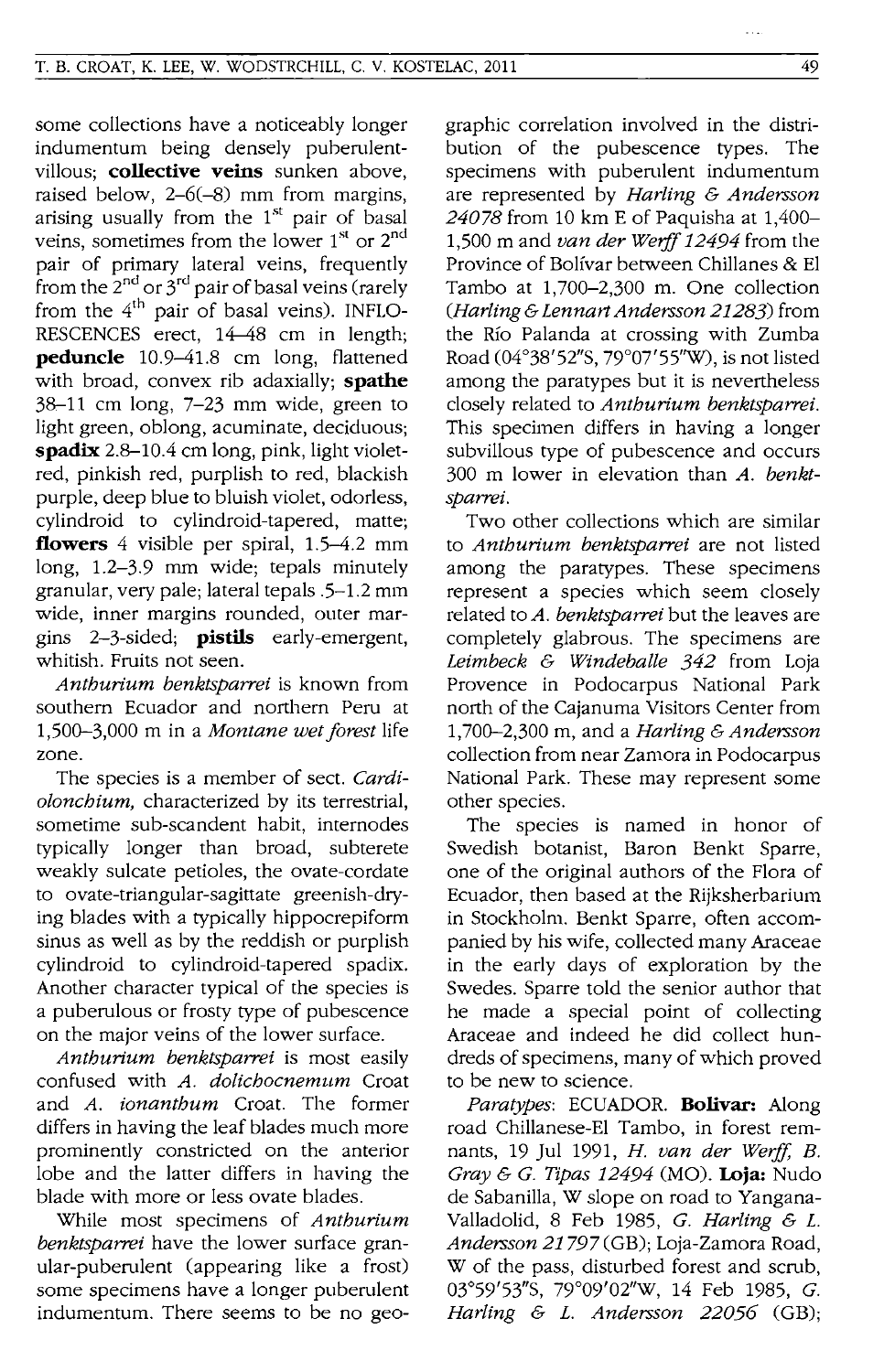Parque National Podoearpus/Reserva EI Bosque, above San Pedro de Vileabamba (5 km east of the village); Quebrada Romerillo, lower part, 04°16'S, 79°1O'W, 30 Nov 1994, H. *B. Pedersen 104125* (AAU, MO, QCA, QCNE); road to Cerro Toledo, E of Yangana; 04°21'S, 79°07'W, 29 Nov *2000, R. Leimbeck, j.E. Madsen* & *B. Windeballe* 434 (AAU, QCA); Curishiro, zona minera eereana al Parque National Podocarpus, 4 horas a pie desde Masanamaea, 04°16's 079°05'W, 2-4 Apr 1990, *P. Mena V., L. Suarez* & *Medina,* G. *Tipaz 2763*  (QCA). **Zamora-Chinchipe:** road Loja - Zamora, Km 16, near the pass to Loja, 20 May 1967, *B. Sparre 16502* (S); road from Loja to Zamora, E slope of Cordillera Oriental, 04°00'S, 79°00'W, 15 May 1985, *B. A. Stein* & *D. D'Alessandro* 2784 (MO, QCNE); Nudo de Sabanilla-Valladolid, horse trail to Caserio Quebrada Honda, 18 Mar 1993, G. *Harling* 27167(S); 10 km E of Paquisha, lumber tracks in primary forest, 13 Apr 1985, G. *Harling* & *Lermart Andersson 24078* (GB, QCA); Parque Nacional Podoearpus, new road Loja-Zamora, E of Cerro Yanoeoeha, along former indigenous trail to Zamora, slightly disturbed, 03°59'S, 79°07'W, 26 Nov 1988, *j.E. Madsen 75543*  (AAU); old mule track towards Zamora, 03°59'S, 79°07'W, 08 Mar *1990,j.E. Madsen 87009* (AAU, QCA); road between Loja & Zamora ca. km 16-18, ecotone between cloud forest and paramo, 03°59'52"S, 79°09' 27"W, 31 Dec 1978, *j.L. Luteyn*  6577 (MO, NY); road Loja-Zamora, km 17, road sides and steep slopes, 03°59'S, 79°08'W, 17 Apr 1973, *L.B. Holm-Nielsen,* S. *Jeppesen, B. L{Jjnant* & *B. 0llgaard 3551*  (AAU, S); Palanda, Regi6n de la Cordillera del C6ndor, sector sur, Parroquia San Francisco de Vergel, margen izquierdo del Rio Vergel, pantano, 04°43'01"S, 78°57' 47"W, 13 Mar 2005, *W. Quizhpe*  998 (HUA, LOJA, MO). PERU. **Cajamarca:**  Cutervo, San Andrés de Cutervo, San Andrés - Santo Tomás, Km 15 a 20, 06°13'00"S, 78°40'00"W, 15 Mar 1989, C. *Diaz* & H. *Beltran 3360* (MO); c. *Diaz* & H. *Beltran* 3362 (MO, USM). **San Martin:**  Rioja, Pedro Ruíz-Moyobamba road, Km 390, Veneeremos, habitat analysis for Yellow-tailed Wooly Monkey study, Trail A, 05°50'S, 7T45'W, 7-9 Aug 1983, *D.N. Smith* & S. *Vasquez* S. 4684 (MO, USM).

# *Anthurium bicordoense* Croat, **sp. nov.**  Type: COLOMBIA. Chocó: Hoya del Rio San Juan, Andagoya. Alrededores de eampamento de la Compania Mineros de Chocó, ca. 5°06'N, 76°42'W, 13 Apr 1979, *E. Forero, R. jaramillo, j. Espina* Z, & *P. Palacios* H. 5164 (holotype, COL). Fig. 2 A.

Intemodia 3.6-13 em longa, .4-.8 em diam.; eataphylla 8.2-9.3 em longa; petiolus 18.3-27.7 em longus, 2.0-3.5 mm lata; lamina 23.2-33.5 em longa, 13.2-25.4 em lata; nervis primariis lateralibus 9-10 utroque; pedunculus 8.4-15.8 em longus, 1- 3 mm lata; spatha 5 em longa, .7 em lata; spadix viridis,  $4.8-5.2$  cm longus,  $3-4$  mm diam.

**Internodes** 3.6-13 em long, .4-.8 em diam., drying light yellowish gray, ribbed, slightly granular, few-dispersed pale inclusions, moderately glossy; **cataphylls** 8.2- 9.3 em long, .8-1.4 em wide, drying greenish gray, pale lineate, persisting as pale fibers; **petioles** 18.3-27.7 em long, 2.0-3.5 mm wide, subterete, drying yellowish brown but greenish gray at base, few deeply ribbed, slightly glossy, dark inclusions, slightly granular; **geniculum** .7- 1.4 em long, 2-4 mm wide, drying a darker yellowish brown, finely many-ribbed; **blades** broadly ovate, 23.2-33.5 em long, 13.2-25.4 em wide, 1.5 times longer than broad, abruptly acuminate at apex, subeordate at base, drying medium, green above, light greenish gray below; **upper surface**  densely granular; **lower surface** moderately smooth, weakly pale, short-lineate; **anterior lobe** 17.8-27.8 em, rounded to broadly rounded; **posterior lobes** 3.8- 4.4 em, 4.3-9.2 em wide, narrowly rounded; **sinus** arcuate to parabolic, 2.7-4.5 em deep, 4.5-4.7 midway; **basal veins** 4-5 pairs,  $1^{st} - 3^{rd}$  free to base,  $4^{th}$  fused 1.2-2.1 cm,  $5<sup>th</sup>$  fused 1.8–3.2 cm; **posterior rib** naked 1.6-2.1 em; **midrib** narrowly rounded to bluntly acute and eoneolorous above, narrowly round-raised and paler below;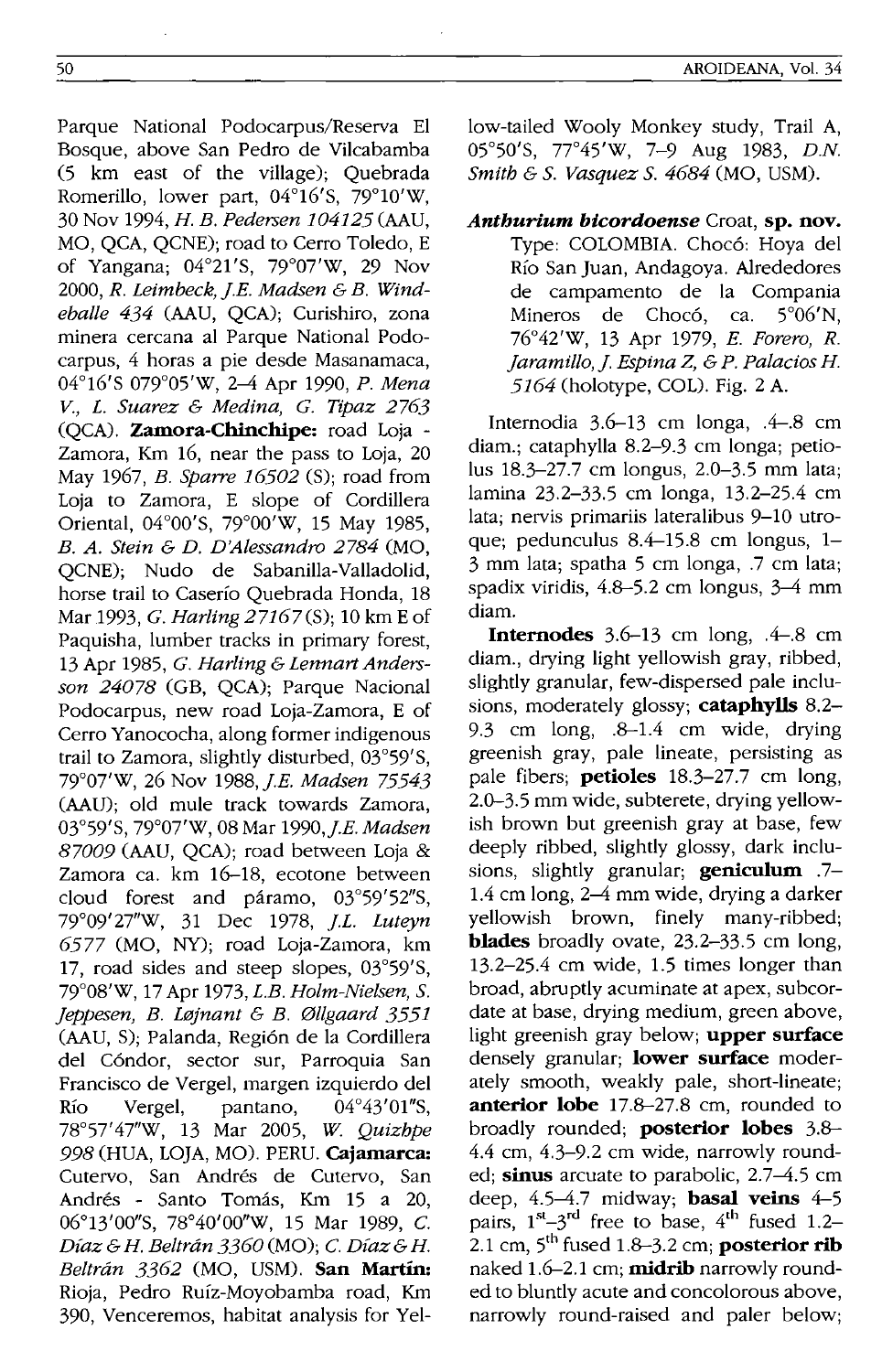**primary lateral veins** 9-10 on both sides, arising at 45-50°, narrowly rounded to convex and concolorous above, narrowly raised and narrowly round-raised and granular below; **tertiary veins** weak on upper surface, weakly raised and concolorous below; **collective veins** arising from  $3^{rd}$  basal vein, 2–4 mm from margin. INFLORESCENCES with **peduncle** 8.4- 15.8 cm long, 1-3 mm wide, many-deeply ribbed, cellular inclusions, slightly darker than petiole; **spathe** spreading, 5 cm long, .7 cm wide, 7 times longer than broad, drying greenish gray, finely many-ribbed, pale-lineate; **spadix** green to yellow, 4.8- 5.2 cm long, 3-4 mm diam., 14 times longer than broad, stipitate 3-4 mm; **flowers** 5 visible per spiral, .9-1.4 cm long, .9-1.1 cm wide; tepals darkly-color, moderately granular, lateral tepals .7-.8 mm, inner margins rounded, outer margins 3-4-sided, sometimes with 2 obtuse angles and one rounded side.

*Anthurium bicordoense* is believed to be endemic to Colombia, known only from the valley of the Río San Juan in Chocó Department at less than 100 m elevation in a *Tropical rain forest* life zone.

The species is a member of sect. *Xialophyllum,* characterized by its elongate, light grayish-brown-drying internodes, cataphylls persisting mostly as pale fibers, subterete petioles about as long as the blades, the ovate-elliptic, greenish-drying blades which are broadest between the middle and the petiolar plexus as well as by a long-petiolate inflorescence with a green spathe and the slender, cylindroid, green to yellow short-stipitate spadix.

The species is closest to *Anthurium oblongo-cordatum* Eng!. but that species differs in having blades that are about 2.5 times longer than broad. It also occurs only at higher elevation 1,100 to 2,530 m elevation.

The species is also close to *Anthurium porcesitoense* Croat, another member of sect. *Xialophyllium* with blades of similar shape and which also has scattered pale cellular inclusions on the lower surface. That species differs in occurring above 1,100 m and by having stems drying brown,

the upper blade surfaces drying densely, closely and more densely granular (including on the veins)

*Anthurium bicordoense* may also be confused with smaller plants of *A. breviscapum* Kunth but that species is typically found in the drainage of the Amazon basin and also differs in having a dark purplish spadix.

The species is named after the locality where it was first collected along the Río Bicord6 in Choc6 Department.

*Paratype:* COLOMBIA. **Choco:** Hoya del Río San Juan, Hoya del Río San Juan, Río Bicordó, above Noanamá, banks of the river, ca. 4°42'N, 76°55'W, ca. 20 m, 6 Apr *1979, E. Forero, R.Jaramillo,j. Espina* Z, & *P. Palacios H. 4709* (COL).

*Anthurium diversicaudex* Croat, **sp. nov.** Type: ECUADOR. Esmeraldas: Lita-San Lorenzo Road, 17 km W of bridge over Rio Lita (on old road below Lita),  $00^{\circ}52'11''N$ ,  $78^{\circ}27'06''W$ , 425 m, 6 July, 1998, *TE. Croat, R. Mansell, L.P. Hannon* & *j. Whitehill 82390* (holotype, MO-04882024; isotypes, AAU, B, COL, F, K, NY, QCNE, S, SEL, US). Fig. 2 B-C.

Internodia (2-)10-16(-25) cm longa, 8-12(-27) mm diam.; cataphylla 12-14 cm longa; petiolus 45-62 em longus; lamina ovata-sagittata, 41-56 em longa, 23--32 cm lata; nervis primariis lateralibus 7-9 utroque; pedunculus 16-49 em longus; spatha 16- 21.5 cm longa, 2-3 em lata; spadix 15-19 cm longus, 6-10 mm diam.

Terrestrial or hemiepiphytic; **internodes**  $(2-)10-16(-25)$  cm long,  $8-12(-27)$ mm diam., dark olive-green and semiglossy, turning grayish to gray-brown, epidermis thin, exposing dark green stem, semiglossy; **cataphylls** 12-14 cm long, dark green and glossy, the fibers pale, briefly persistent intact at upper nodes, finally as straight, appressed fibers then deciduous; **petioles** 45-62 cm long (averaging 52.8 cm), subterete obtusely flattened to bluntly C-shaped, weakly, narrowly and obtusely sulcate adaxially, semiglossy to moderately glossy, dark to medium green,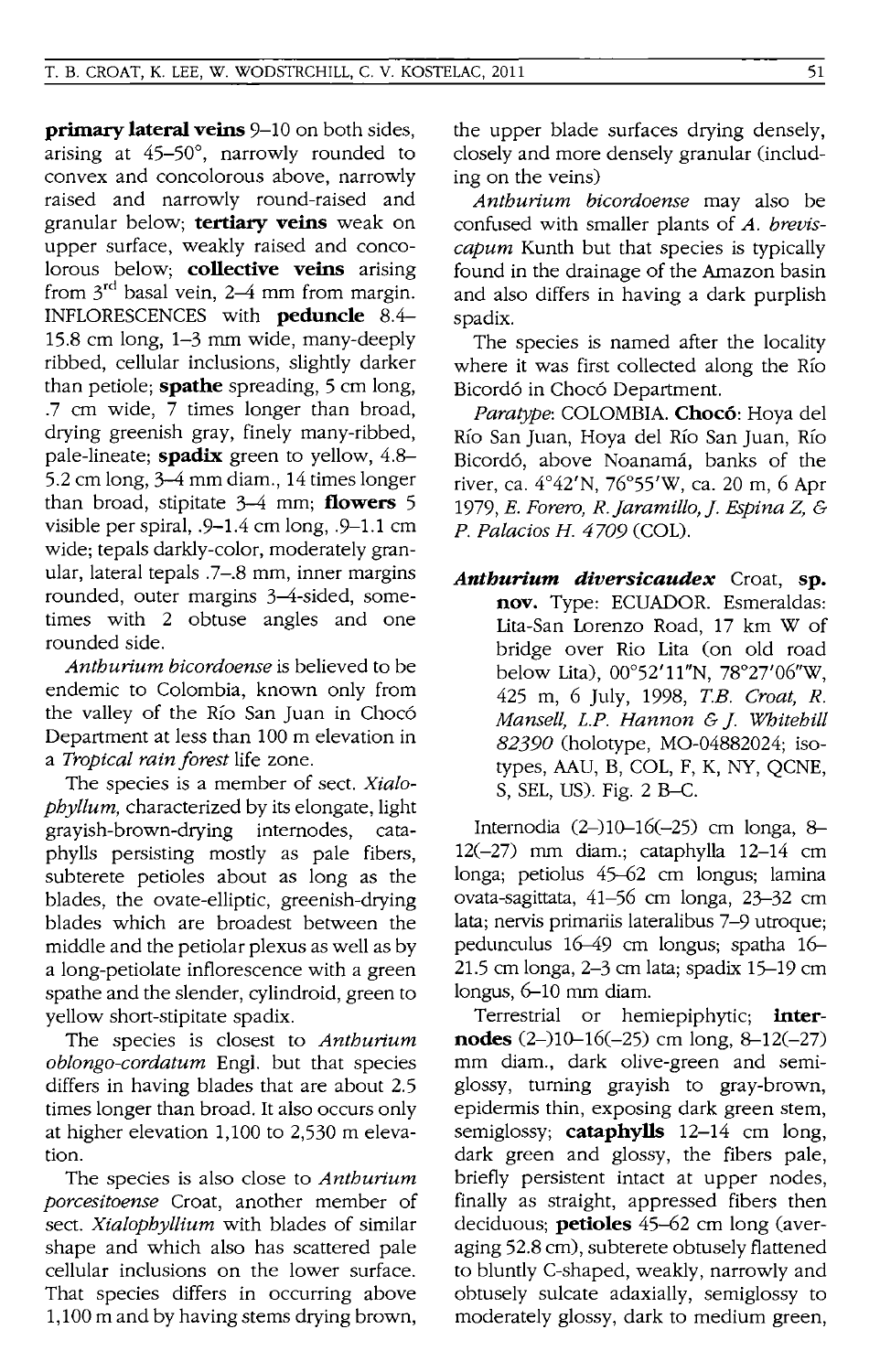drying dark brown; **blades** ovate-sagittate, 41-56 cm long, 23-32 cm wide, 1.5-2.0 times longer than wide, .74-1.23 times as long as petioles, subcoriaceous, dark green and glossy to semiglossy above, moderately to much paler and weakly glossy to glossy below, drying dark blackish brown (rarely grayish green) and semiglossy above, medium blackish brown or rarely yellowish brown below, gradually to abruptly acuminate at apex, deeply lobed at base; **anterior lobe** 29-37 cm long, margins straight to convex; **posterior lobes** 14-18 cm long, 10-12 cm wide, directed toward the base; **basal veins** 6-8 pairs, the 1st and sometimes 2nd free to the base, the 4th and higher order coalesced 3.5-4.5 cm; **posterior rib** naked along the sinus 2-4.5 cm; **sinus** spathulate to narrowly hippocrepiform, 12-14 cm long, 3.5- 6 cm wide; **midrib** slightly paler than surface, convex at base, bluntly acute to narrowly raised toward the apex and concolorous above, bluntly acute to convex or round-raised and concolorous to paler below, drying concolorous and acute above, darker and narrowly raise below; **primary lateral veins** 7-9 on both sides, arising at 40-45° angle, narrowly acute to narrowly raised and concolorous on both surfaces, sometimes in valleys above, sometimes pleated-raised below; **tertiary veins** flat, darker than surface, in part weakly raised, prominulous on drying; **collective** veins, arising from one of the lowermost basal veins, 2-5(-7) mm from margins, often more prominently raised than the primary lateral veins below. INFLORESCENCES erect-spreading; **peduncle** 16-49 cm long, dark green, terete; **spathe** 16-21.5 cm long, 2-3 cm wide, medium-green, erect or spreading to reflexed, semiglossy; **spadix** 15-19 cm long, 6-10 mm diam., creamy white, greenish to pale yellowish-green, becoming creamy white at anthesis, sometimes tinged brown toward apex post-anthesis, finally becoming dark green and semiglossy. INFRUC-TESCENCES 23-27 cm long, with tepals green; young **berries** 3 mm diam., greenish white or whitish, pale yellow-green to green at maturity.

*Anthurium diversicaudex* is currently assumed to be endemic to Ecuador since it is known only from the Lita-San Lorenzo region at 350-822 m elevation. It is a member of section *Cardiolonchium,* characterized by frequently long internodes which dry light reddish brown to grayish and finely striate, the blackish-drying, obtusely sulcate petioles about as long as the blades, the blackish-drying ovatesagittate blade with the collective veins arising from one of the lowermost basal veins as well as its pale yellow-green to creamy white spadix and greenish white berries.

The epithet "diversicaudex" refers to the fact that the species is enormously variable in terms of the length of its internodes with the internodes sometime being very short and at other times much longer than broad.

*Paratypes:* ECUADOR. **Esmeraldas:** San Lorenzo Cantón: Lita-San Lorenzo Road, 6.4 km W. of Rio Lita, 609 m,  $00^{\circ}52'08''N$ , 78°28'09"W, 2 July 1998, *Croat 82254;*  17.1 km W. of Rio Lita, 00°54'06"N, 78°32'27''W, 822 m, 10 Oct 1999, *Croat et al.* 83185 (MO, QCNE); 20 July 2000, *Croat et al.* 84244 (MO, QCNE); 18 km W of RIO Lita, 425 m, *Croat* 82619 (MO, QCNE); 26.9 km W of Rio Lita, 13.2 km E of EI Durango, 00°58'06"N, 78°33'45", 735 m, 17 Oct 1999, *Croat et at.* 88893 (MO, QCNE); 40.1 km W of Lita, 00°56', 78°40'W, 350 m, 21 Feb 1992, *Croat* 72317(MO); 17.3 km W of Alto Tambo, 3.4 km E. of EI Durango, 01°02'31"N, 78°37'02''W, 375 m., 8 July, 1998, *Croat et al.* 82543 (MO, QCNE).

*Anthurium mapiriense* Croat, **sp. nov.**  Type: PERU. Junfn: Satipo Province, Gran Pajonal, Mapiri, ca. 12 km SW of Chequitavo, primary and secondary forest, 10°45'S, 74°23'W, 1,300 m, 7 Apr 1974, *D.* N. *Smith 6821A* (holotype, MO-405903; isotype, USM). Fig. 2 D.

Internodia 1.8-3.5 cm longa; cataphylla 4.8 cm longa; petiolus 14.5-17 cm longus; nervis primariis lateralibus 7-8 utroque; pedunculus 18.3-18.5 cm longus; spatha viridis, 4.5-5.3 cm longa, 4-6 mm lata;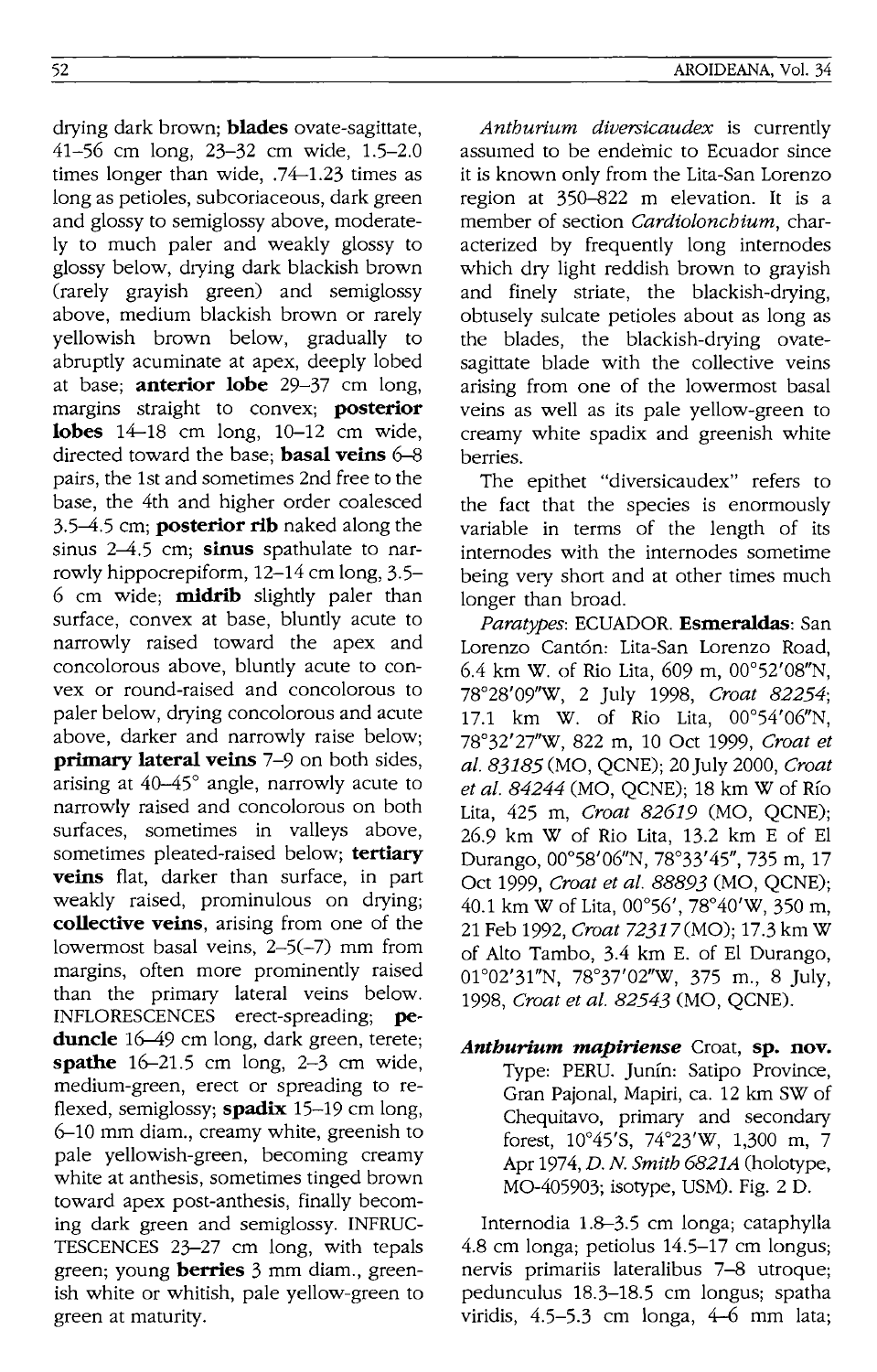

Fig. 1. A. Anthurium apiaense Croat (Croat 80708). A. Herbarium type specimen. B. Anthurium aylwardianum Croat (Croat 81671). B. Herbarium type specimen. C-D. Anthurium benktsparrei Croat. C. Herbarium specimen (Harling 21787). D. Herbarium type specimen (Luteyn 6577).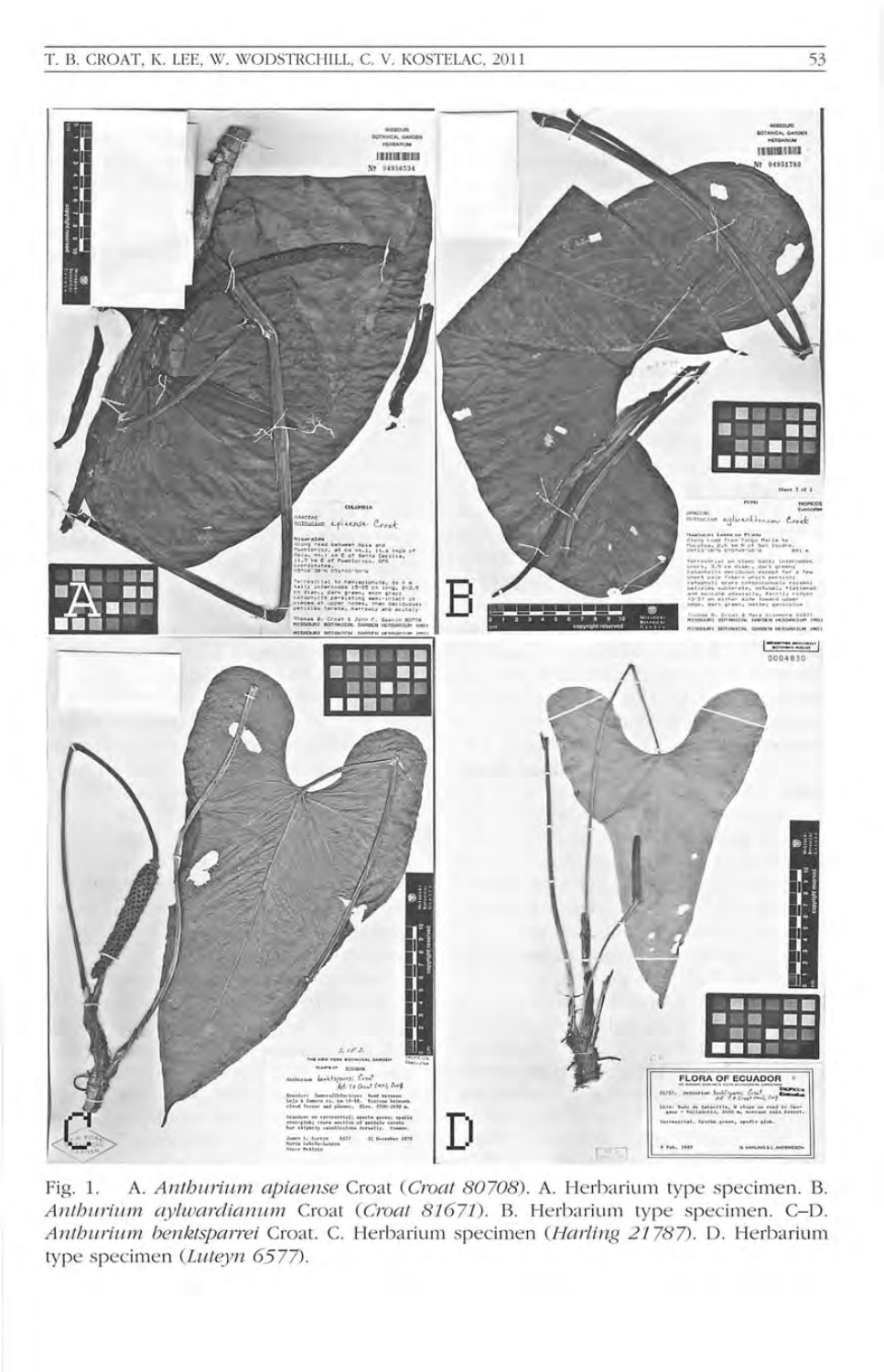spadix viridis, 5-5.9 cm longus. 2-3 mm diam.

Erect terrestrial herb; **internodes** 1.8-  $3.5$  cm long,  $5-6$  mm on drying light brown, finely ridged; **cataphylls** 4.8 cm long, truncate and apiculate, with pale linear cellular inclusions, only the basal, pale fibers persisting at nodes; **petioles** 14.5- 17 cm long, 1.5-2 mm diam., drying greenish brown to light brown, deeply sulcate adaxially with a few obtuse ridges circumferentially; **geniculum** 15-17 mm long, 1.5 mm diam., drying slightly darker, finely many-ribbed, more or less terete; **blades** oblong-ovate, 18-23.6 cm long, 7.4-10.7 cm wide, 2.37 times longer than broad, 1.2 times longer than petioles, gradually long-acuminate at apex (acumen sometimes down-turned), deep lobed at base, drying medium yellow-brown above, pale yellow-brown to greenish yellow below; **upper surface** minutely areolateridged-granular with pale-linear cellular inclusions; **lower surface** moderately smooth with pale-linear cellular inclusions; **anterior lobe** 14-17.6 cm long, broadly convex to straight, rarely weakly concave **posterior lobes** 4.6-6.6 cm long, 2.8-4.1 cm wide, directed toward base; **basal veins**  $4-5$  pairs,  $1^{st}$  pair free to base;  $2^{nd}$ pair fused 5–7 mm,  $3^{\rm rd}\!\!-\!\!4^{\rm th}$  pairs fused 20– 21 mm; **posterior rib** naked 9-18 mm; **midrib** much thicker than broad, bluntly acute, drying slightly darker than surface, minutely granular above; narrowly rounded, drying densely and minutely glandularridged, concolorous below; **primary lateral veins** 7-8 pairs, arising at ca. 55° angle, narrowly rounded and concolorous above, narrowly rounded and concolorous below, both densely granular on drying; interprimary veins present; **tertiary veins**  moderately inconspicuous; **collective veins** arising from 1<sup>st</sup> pair of basal veins, 2-4 mm from margin. INFLORESCENCE erect or nearly so; **peduncle** 18.3-18.5 cm long, 1-2 mm wide; **spathe** green, drying brownish,  $4.5-5.3$  cm long,  $4-6$  mm wide, 9.8 times longer than broad; **spadix** green, 5-5.9 cm long, 2-3 mm diam., 21.6 times longer than broad, stipitate 2 mm, **flowers**  4-5 visible per spiral, 1.6-2.2 mm long, 1.92.1 mm wide, 4-lobed, tepals matte, shieldshaped, minutely granular with several pale subglobular cellular inclusions; lateral tepals 1mm wide, inner broadly rounded, outer margins 3-4 sided.

*Anthurium mapiriense* is endemic to Peru, known only from the type locality in Junín Department at 1,300 m in Pre*montane wet forest* and *Premontane rain forest* life zones.

The species is a member of sect. *Cardiolonchium,* characterized by its erect terrestrial habit, elongated internodes, cataphylls persisting only as a few weak fibers, the subterete petioles which dry finely ribbed, the narrowly oblong-ovate, brownish-drying blades and a spathulate sinus, as well as by the long-pedunculate inflorescences with a linear spreading green spathe and short-stipitate dark green, long-tapered spadix.

*Anthurium mapiriense* is similar to both *A. benktsparrei* Croat and *A. molaui* Croat, both of which share pale, linear cellular inclusions. The latter species differs in occurring below 500 m and in having a pale green or yellowish green spadix rather than a dark green spadix, pale green leaves and by having generally broader sinus between the posterior lobes, usually narrowly hippocrepiform to parabolic (versus spathulate on *A mapiriense); A. benktsparrei* usually occurs at elevations mostly above 2,000 m and has major veins more conspicuously pubescent with a shorttapered pinkish to bluish violet spadix with a promptly deciduous spathe.

*Anthurium mapiriense* is also related to *A. breviscapum* Kunth a species with typically thicker internodes, larger leaves and a purple spadix. In addition the epidermis of A. *breviscapum* is more conspicuously granular on the lower surface and lacks the linear cellular inclusions on the lower surface. *Anthurium breviscapum* is typically more abundant at elevations above 500 m. *Antburium laurelense*  Croat differs from *A. breviscapum* by its typically greenish to greenish yellow, shortcylindroid spadix, smaller leaves. The latter species differs in having typically larger, glossier blades with more prominent ter-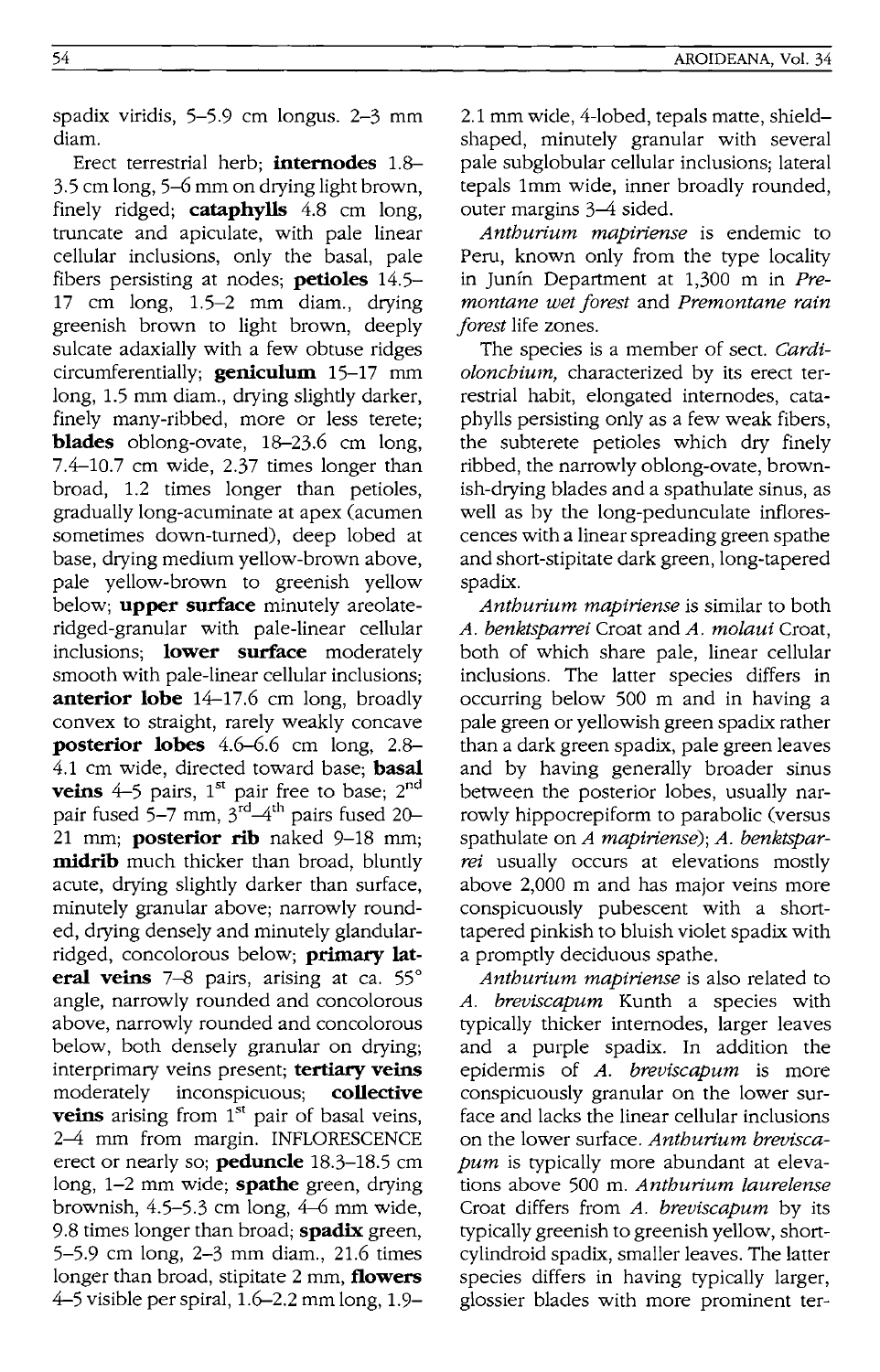

A. Anthurium bicordoense Croat (Forero 5164). A. Herbarium type specimen. B-Fig. 2. C. Anthurium diversicaudex Croat (Croat 82390). B. Herbarium type specimen. C. Herbarium specimen. D. Anthurium mapiriense Croat (Smith 6821A). D. Herbarium type specimen.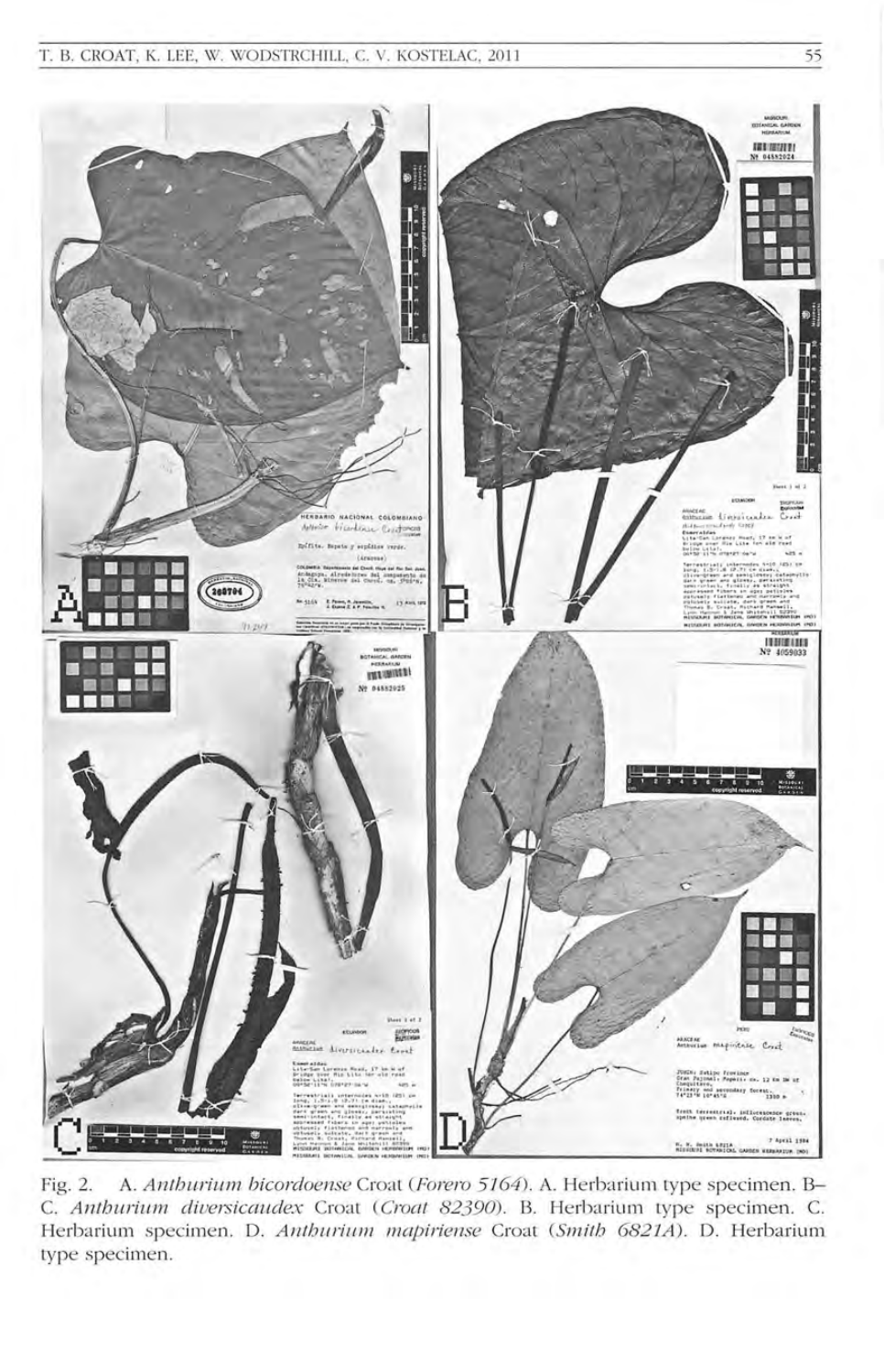tiary venation and a much longer spadix (19-26 cm long at anthesis).

The species is named for the type locality at Mapiri in Satipo Province in Junin Department of Peru.

*Anthurlum molaui* Croat, **sp. nov.** Type: ECUADOR: Pastaza: Parroqua Curaray. Pozo Petroleo Villano 2 de ARCO, between Rio Iquino and Rio Villano, primary forest on dissected hills, 01°29'S, 77°27'W, 350 m, 4-19 Aug *1993,M. Tirado, V. Zak,* L. *Vatgas*  & *H. Andi* 223 (holotype, MO-04583489; isotypes, K, QCNE, US). Fig. 3 A-B.

Internodia 1.5-13 cm longa, 4-7 mm diam.; cataphylla 4-5.3 cm longa; petiolus 14.5-29 cm longus; lamina anguste ovatosagittata, 15.2-32 cm longa, 11.8-18.7 cm lata; nervis primariis lateralibus 5-8 utroque; pedunculus 2.3-8 cm longus; spatha  $2.1 - 6.3$  longa; spadix  $3.8 - 7$  cm longus,  $4 -$ 6 mm diam., viridis vel viridi-flavus; baccae rubrae vel purpurea.

Hemiepiphytic scrambling herb; **internodes** elongate and slender, 1.5-13 cm long, 4-7 mm diam., drying grayish brown, matte; **cataphylls** 4-5.3 cm long, green, narrowly triangular, promptly deciduous, sometimes with a few short fibers persisting; **petioles** subterete, sulcate, drying moderately and deeply sulcate, medium green drying grayish yellow-green, weakly ribbed and minutely granular. LEAVES 30.1-52.7 cm long; **blades** narrowly ovate-sagittate, 15.2-32 cm long, 11.8- 18.7 cm wide, broadest usually below the middle and above the petiolar plexus, sometimes at the petiolar plexus, rarely across the posterior lobes, 1.2-2.5 times longer than wide (averaging 27.4  $\times$ 15.5 cm), .9-1.9 times as long as petioles, medium dark green and semiglossy above, moderately paler and semiglossy below, drying greenish and weakly glossy above, slightly paler, grayish green and weakly glossy below; **anterior lobe** 15.3-25.9 cm long, broadly rounded along the margins: **posterior lobes** 6-9.5 cm long, 4.6-7.4 cm wide, slightly longer that broad, narrowly

rounded at apex, sometimes turned weakly inward; **sinus** 3.1-7.5 cm deep, 3-5.7 cm wide, parabolic to narrowly hippocrepiform; **midrib** narrowly raised and bluntly acute to acute and concolorous above, narrowly round-raised and paler, minutely granular on drying below; **primary lateral veins** 5-8 on each side, arising at 45-55° angle, acute and concolorous above, narrowly rounded and slightly paler below; **tertiary veins** in part weakly raised; **collective vein** arising from uppermost basal vein, 2-4 mm from margin; **upper surface** moderately smooth, minutely areolate on magnification; **lower surface**  minutely granular between the areoles. INFLORESCENCE with **peduncle** 2.3-8 cm long, 1.5-2 mm diam; **spathe** lanceolate,  $2.1-6.3$  cm long,  $9-12$  mm wide, medium green; **spadix** cylindroid, weakly tapered, greenish to greenish yellow, 3.8-7 cm long, 4-6 mm diam., narrowly rounded at apex; **flowers** 5-6 visible per spiral, 1.5-1.6 mm long, 1.3-1.4 mm wide; tepals smooth, drying light tan-brown with a few pale cellular inclusions; lateral tepals .9-1 mm wide, inner margin rounded; outer margin 2-3-sided. INFRUCTESCENCE with spadix to 10.5 cm long; **berries** reddish to purple, ovoid, ca. 6 mm long.

*Anthurium molaui* is known from eastern Ecuador Orellana, Pastaza and Morona-Santiago Provinces and N. Peru in Loreto Department, Teniente Lopez Province at 200-500 m in a *Tropical moist forest* life zone.

The species is a member of sect. *Cardiolonchium,* characterized by its hemiepiphytic, somewhat scandent habit, elongated usually gray-brown internodes, deciduous cataphylls, subterete petioles that at least dry deeply sulcate, by the narrowly ovate-sagittate grayish green-drying blades with a long-acuminate apex and narrowly hippocrepiform to parabolic sinus as well as by the short-pedunculate inflorescence with a green, reflexed, lanceolate spathe and a narrowly cylindroid, weakly tapered greenish to greenish yellow spadix and the small red to purple berries.

*Anthurium molaui* is closest to *A. benktsparrei* Croat and *A. mapiriense* Croat (both species described in this paper)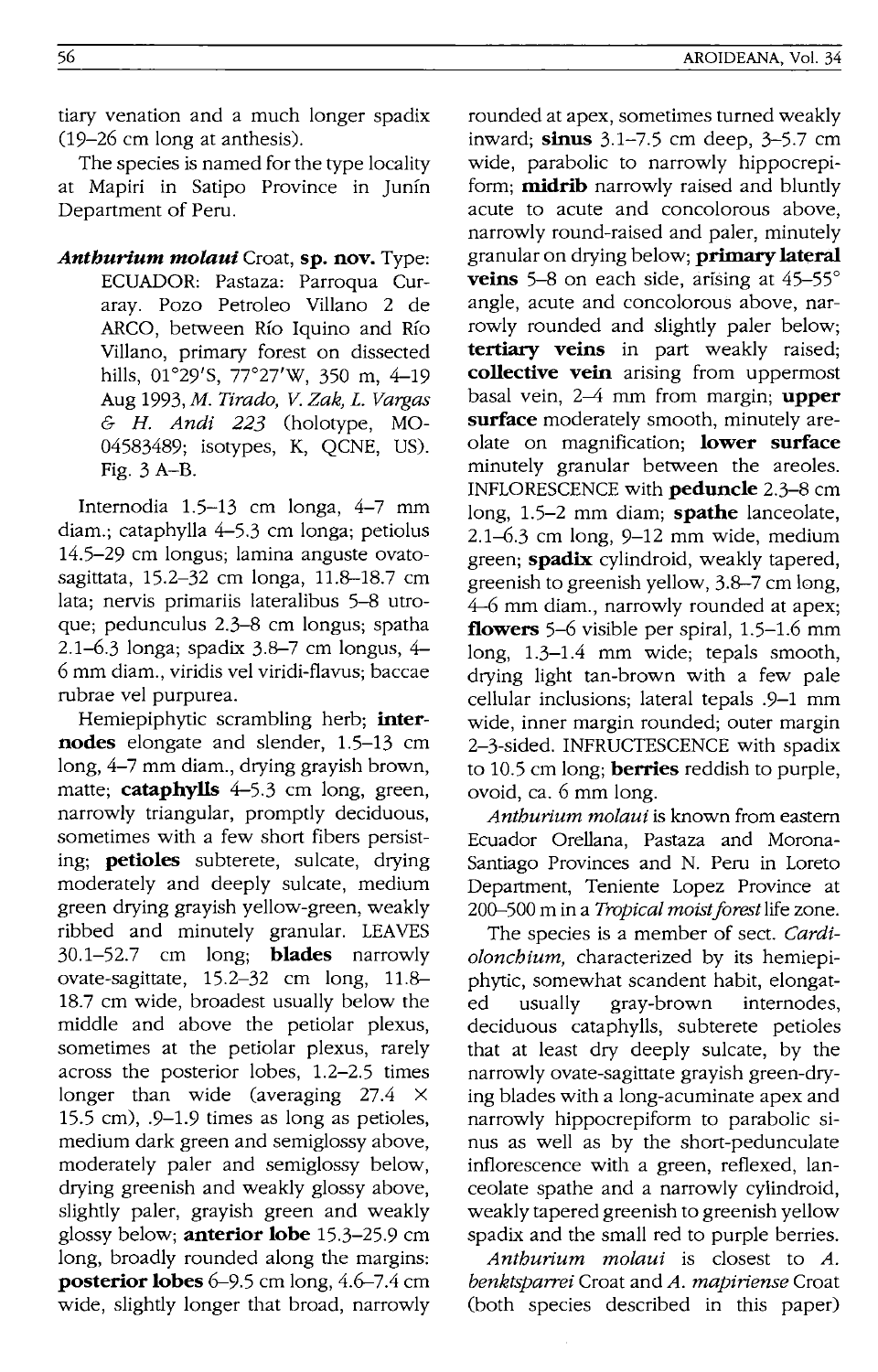

A-B. Anthurium molaui Croat. A. Herbarium specimen (Brandbyge 31842). B. Fig. 3. Herbarium specimen (Øllgaard 34936). C. Anthurium porcesitoense Croat (Hodge 6782). C. Herbarium type specimen. D. Anthurium punkuyocense Croat (Valenzuela 937). D. Herbarium type specimen.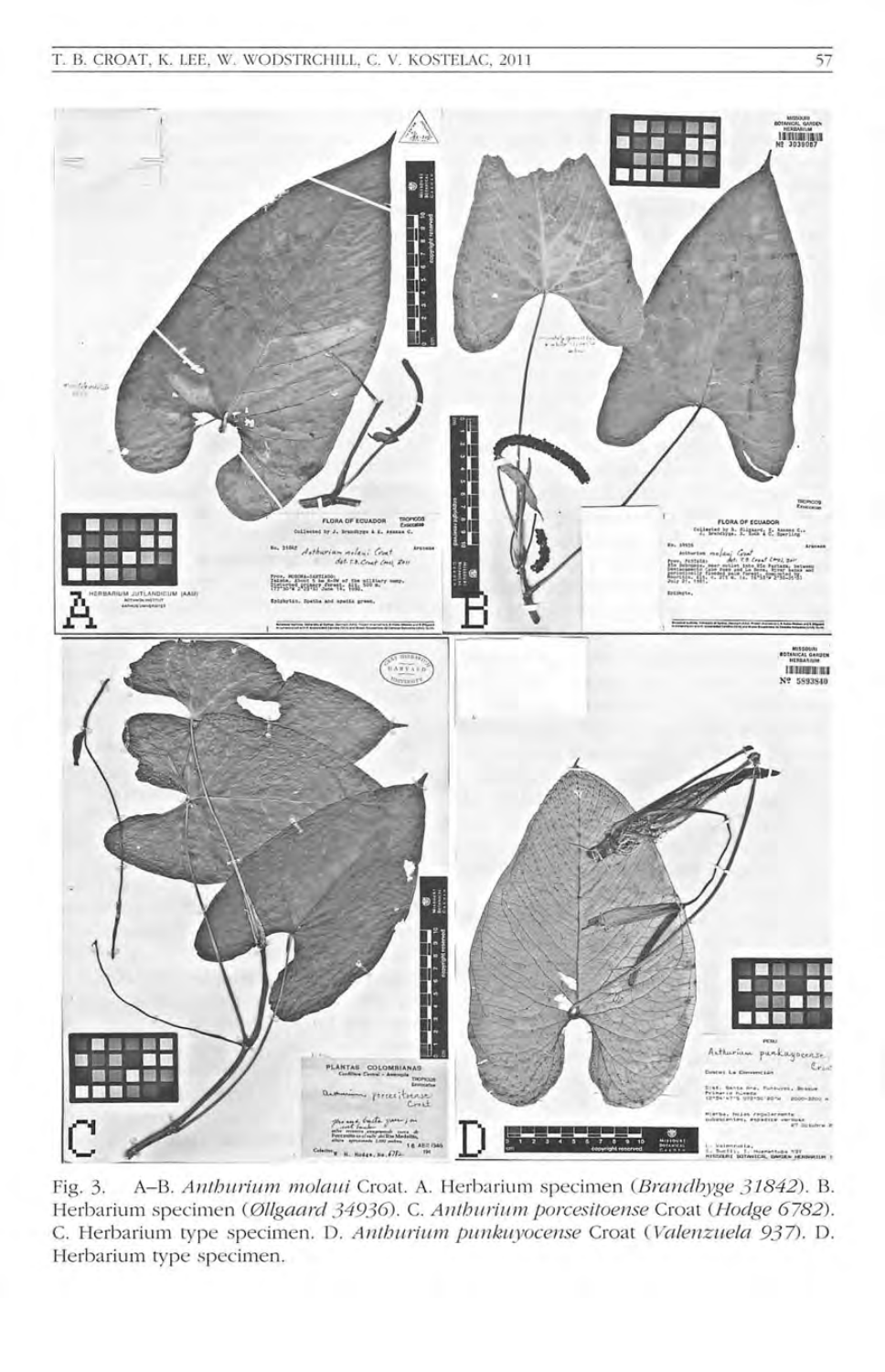differing from both in occurring below 500 m elevation in the Amazon basin. See the discussion following *A. mapiriense* for additional differences.

The only collection from Orellana Department *(Ceron* & *F. Hurtado* 4103) is described as having a purplish violet spadix but seems not to differ in any other way nor does the spadix appear to have been thus colored since it dries the same color as other specimens in the series.

The species is named in honor of Danish botanist, Ulf Molau, who along with, B. Lojtnant, of Aarhus University, spent six months collecting in Ecuador in 1979 and collected the species twice between May 17<sup>th</sup> and May 19<sup>th</sup>. Molau started his collecting career in 1977, spending time in the field with Gunnar Harling and Mike Madison. Later he spent half a year in Ecuador in 1985 and about four months in 1987/88, (this time with his wife, Bente Eriksen Molau). Most of Molau's collecting was at higher altitudes in the Andes including Peru and Bolivia mostly in cloud forest and páramo since he concentrated on *Calceolaria* (completed for the Flora Neotropica in 1988) and *Bartsia*  (revised in 1990). Molau, now a professor in Plant Ecology at the University of Gothenburg, also works for the Swedish Ministry of the Environment as a member of the Swedish Delegation to the CBD (the UN Convention on Biological Diversity and is a lead author of IPCC).

*Paratypes:* ECUADOR. **Pastaza:** Rio Bobanza, near its mouth at the Rio Pastaza, between Destacamento Cabo Pozo and La Boca; river banks and periodically flooded palm forest, dominated by Mauritia, 2°30'- 35'S, 76°38'W, ca. 275 m, 21 Jul 1981, *B. 011gaard, E. Asanza* c., ]. *Brandbyge,* S. *Roth* & C. *Sperling* 34934 (holotype, MO-3039088; isotypes, AAU, QCA).

*Anthurlum porcesitoense* Croat, **sp. nov.** Type: COLOMBIA. Antioquia: vicinity of Porcesito in the valley of Río Medellín, 6°32'N, 75°14'04W, ca. 1,100 m, 16 Apr 1946, *W. H. Hodge*  6782 (holotype, US; isotypes, GH, P). Fig. 3 C.

Internodia  $1.8-8.8$  cm longa,  $.4-6$  cm diam.; cataphylla 4.8–5.5 cm longa; petiolus 10.4-19.7 cm longus, lamina 19.8-23.8 cm longa, 11.5-13.8 cm lata; nervis primariis lateralibus 6 utroque; pedunculus  $11-18.8$  cm longus, .2-.3 cm lata; spatha viridis,  $2.8-4.2$  cm longa,  $.4-6$  cm lata; spadix viridis vel roseus, 4.4-6.0 cm longus, .2-.3 cm diam.

Terrestrial; **internodes** 1.8–8.8 cm long, .4-.6 cm diam., 12 times longer than broad, drving grayish brown, finely granular, few deeply-ribbed; **cataphylls** 4.8--5.5 cm long, .7-.8 cm wide, 7 times longer than broad, drying yellow brownish gray, finely ribbed, pale lineate on outer surface; **petioles** 10.4-19.7 cm long, .2-.3 cm wide, 26 times longer than broad, drying dark brown-gray, finely granular, few moderately deep ribs; **geniculum** .7-.9 cm long, .2 cm wide, 4 times longer than broad, many shallow ribs, drying yellowish brown; **blades** ovate, 19.8–23.8 cm long, 11.5-13.8 cm wide, 1.7 times longer than broad, 1.0-1.7 times longer than blades, abruptly acuminate at apex, deeply lobed at base, drying greenish gray above, light greenish gray below; **upper surface**  densely, closely and minutely granular; **lower surface** densely granular, including on the veins; **anterior lobe** 14.8--19.8 cm long, 11.5-13.8 cm wide, 1.3 times longer than broad; **posterior lobe** 3.8-5.8 cm  $long, 3.8-5$  cm wide, 1.2 times longer than broad; **sinus** hippocrepiform to spathulate, parabolic; **basal veins** 4–5 pairs, 1<sup>st</sup>–2<sup>nd</sup> pair free to base, 3<sup>rd</sup> fused .8–1.1 cm, 4<sup>th</sup>–5<sup>th</sup> fused 1.2-1.5 cm; **posterior rib** naked 1.7- 2.5 cm; **midrib** narrowly round-raised; **primary lateral veins** 6 on each side, arising at 50-55°, round-raised; **tertiary veins** moderately prominent above, and below; **collective veins** arising from 15t basal vein, .1-.4 cm from margin. INFLO-RESCENCES; **peduncle** 11-18.8 cm long, .2-.3 cm wide, 70 times longer than broad, drying grayish brown, glossy, cellular inclusions; **spathe** green, 2.8–4.2 cm long, .4-.6 cm wide, 7 times longer than broad, spreading, acuminate at apex, narrow ovate, granular outer surface, pale inclusions on inner surface; **spadix** green to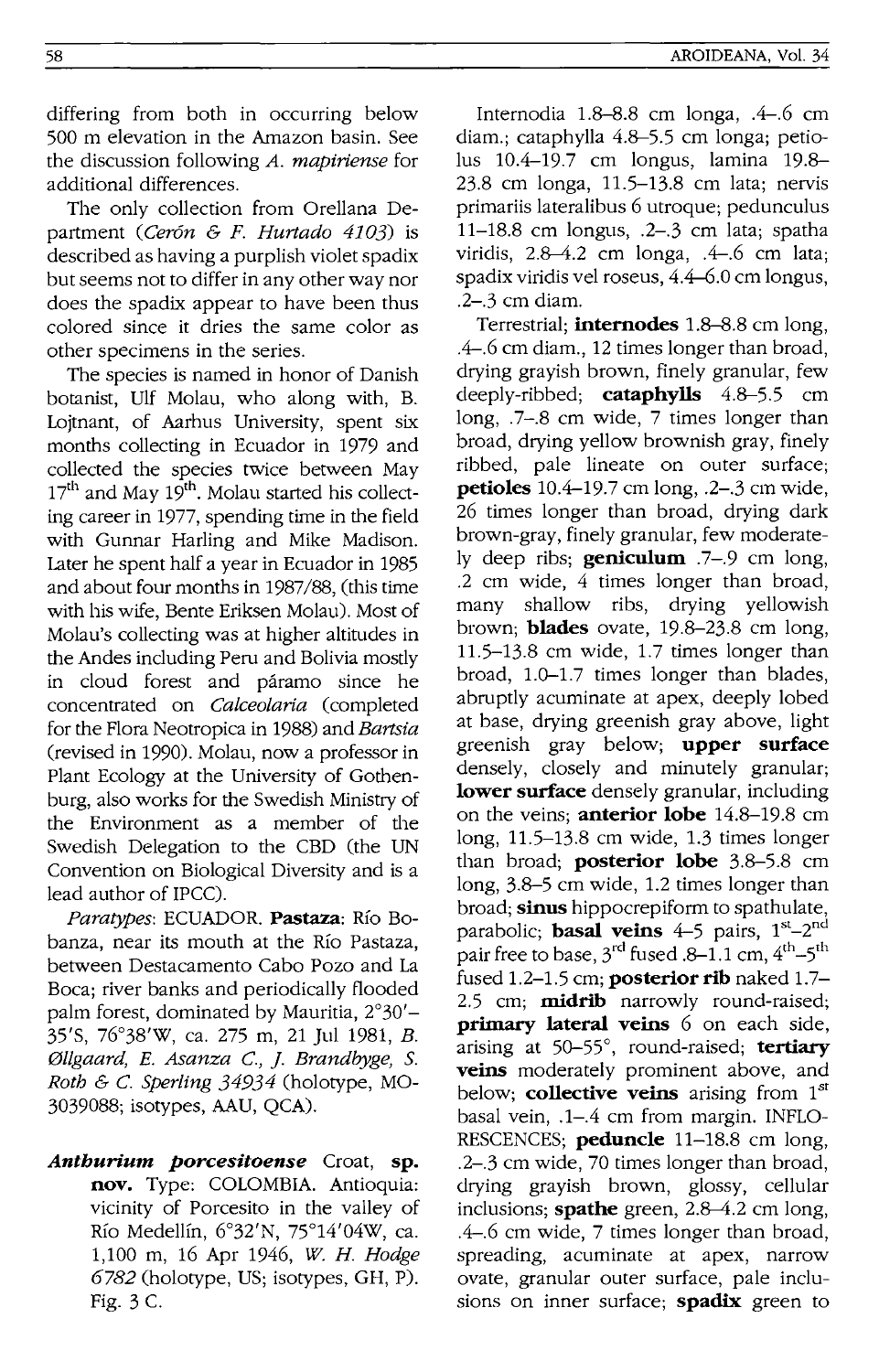

Fig. 4. A. *Anthurium riojaense Croat (Smith 4400)*. A. Herbarium type specimen. B. *Anthurium straminopetiolum Croat (Ancuash 1335)*. B. Herbarium type specimen.

pink with yellowish pistils, 4.4-6.0 cm long, .2-.3 cm diam., 19 times longer than broad, stipitate .2-.4 cm; **flowers** 3 visible per spiral, 1.1-1.4 mm long, .8-1.1 mm wide, drying reddish brown, granular, 4-lobed, lateral tepals .6 mm, inner margins rounded, outer margins 4-sided; INFRUCTES-CENCES; **berries** not seen.

*Anthurium porcesiloense* is endemic to Colombia, known only from the valley of the Río Medellín, above 1,100 m elevation in a *Premontane wet forest* life zone.

The species is a member of sect. *Xialophyllum*, characterized by its elongate medium yellow-brown drying internodes, promptly deciduous cataphylls, subterete petioles about as long as the blades, the narrowly ovate-sagittate, greenish-drying blades which are broadest between the middle and the petiolar plexus as well as by a long-petiolate inflorescence with a green spathe and a green reddish spadix with yellowish areas.

The species is similar to *A. oblongocordatum* Engl. a species with proportionately much narrower leaves which are 2.1-2.5 times longer than broad, and occurring at higher elevations.

The species is also close to *Anthurium bicordatum* Croat, another member of sect. *Xialophyllium*, with blades of similar shape and which also have scattered pale cellular inclusions on the lower surface. That species differs in occurring at less than 200 m along the Río San Juan and by having stems light grayish brown, also by having the upper blade surfaces drying smooth except for scattered granules.

The species is named for the type locality near the village of Porcesito in the valley of the Río Medellín.

*Paratype:* COLOMBIA. **Antioquia:** bosques hacienda El Darién, right margin of Río Chontadural, 13 Sep 1979, *R. Fonegra* 7346 (HUA).

**Anthurium punkuyocense** Croat, sp. nov. Type: PERU. Cusco: La Convenci6n Province, Distrito Santa Ana, Punkuyoc, bosque primario húmedo,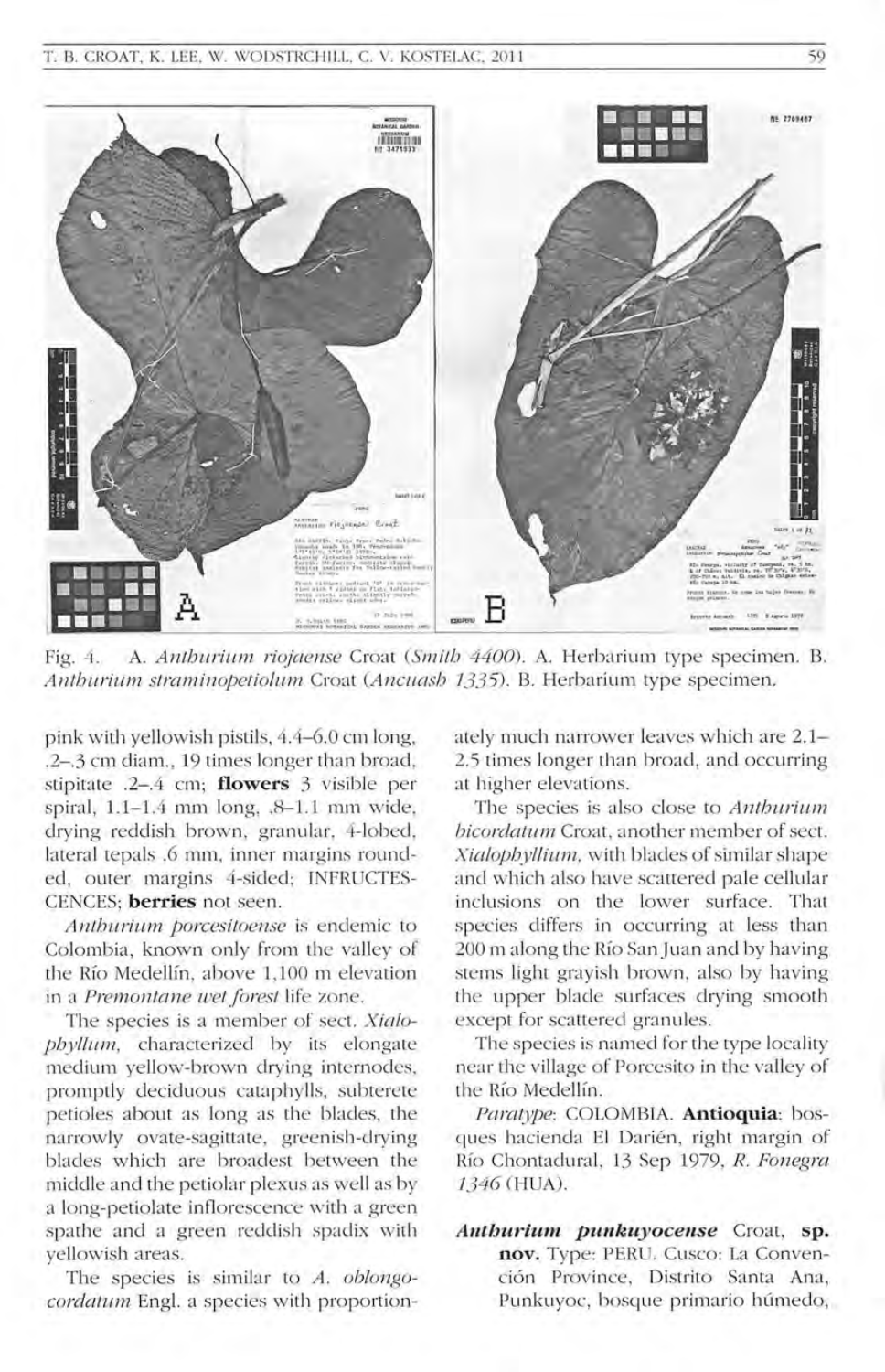12°54'47"S, 72°50'20"W, 2,000- 3,200 m, 17 Oct 2002, *L Valenzuela, E. Sucilli, I. Huamantupa* 937 (holotype, MO-5893840; isotype, USM). Fig. 3 D.

Internodia 2.5 cm longa; cataphylla 11.5 cm longa; petiolus 37.3 cm longus; lamina 28.2 cm longa, 17 cm lata; nervis primariis lateralibus 3-4 utroque; pedunculus 14.3 cm longus, 1.5 mm lata; spatha viridis, 7.8 cm longa, 1.8 cm lata; spadix viridis, 7.3 cm longus.

Terrestrial to ca. 1 m; **internodes** 2.5 cm long, 1.1 cm wide on drying grayish brown, finely granulated, finely ridged; **cataphylls** 11.5 cm long, the base persisting as fine pale fiber, finally deciduous; **petioles** 37.3 cm long, drying yellowish brown; **geniculum** 18 mm long, 2.5 mm wide, drying a darker brown, many fewribbed, finely granulated; **blades** 28.2 cm long, 17 cm wide, 1.65 cm longer than broad, .75 times as long as petioles, deeply lobed at base, nearly concolorous, drying a dark grayish yellow-greenish on both surfaces, abruptly long-acuminate at apex; **upper surface** moderately smooth; **lower surface** moderately smooth but with a few weakly raised bumps in each areole; **anterior lobe** 20.8 cm, broadly rounded or rarely weakly concave; **posterior lobe**  8.7 cm long, 8.6 cm wide, directly toward base; **basal veins** 6-7 pairs, 1<sup>st</sup> and 2<sup>nd</sup> pair free to base,  $3<sup>rd</sup>$  fused 8 mm,  $4<sup>th</sup>$  fused 23 mm,  $5<sup>th</sup>-6<sup>th</sup>$  fused 3.5 cm,  $7<sup>th</sup>$  fused 16 mm; **posterior rib** naked 1.4 cm; **midrib** narrowly rounded to bluntly acute above, narrowly round-raised, minutely granular, sparsely pustular, drying slightly darker than surface below; **primary lateral veins** 3-4 on both sides, arising at 54° angle, minutely granular, short pale-lineate; **tertiary veins** not raised but easily visible above, weakly prominulous below; **collective veins** arising from 1<sup>st</sup> basal vein, 3-5(-8) mm from margin. INFLO-RESCENCE; **peduncle** 14.3 cm long, 1.5 mm wide; **spathe** green, 7.8 cm long, erect-spreading, 1.8 cm wide, 1.83 times longer than broad, green, drying yellowish brown, narrowly acuminate at apex; **spa-**

**dix** green, 7.3 cm long, drying 5 mm diam., 18 times longer than broad, stipitate 3-4 mm; **flowers** 7 visible per spiral, 1.4 mm long, 1.7 mm wide; lateral 3-lobed, tepals minutely granular with sparse pale inclusions, lateral tepals .6-.8 mm wide, inner margins rounded, outer margins 3 sided.

*Anthurium punkuyocense* is endemic to Peru, known only from Cusco Department, Province of La Convención at 2,000-3,000 m in a *Montane moist forest* life zone

The species is a member of sect. *Cardiolonchium,* characterized by its terrestrial habit, internodes longer than broad and densely ridged-granular transversely, subterete petiole that is pustular near the apex, narrowly ovate-sagittate, grayish green-drying, moderately veiny blades with a spathulate sinus and collective veins arising from the  $1<sup>st</sup>$  pair of basal veins as well as by the green spathe and cylindroidtapered spadix. Also characteristic is the granular-ridged major veins on the lower surface of the blades.

*Anthurium punkuyocense* is most similar to *A. benktsparrei* and *A. mapiriense,* both of which have minute granular-puberulence on the major veins on the lower blade surface. Both species differ in having less prominent tertiary veins on the lower surface and in having more or less smooth internodes. Anthurium benktsparrei differs in having the spadix more bluntly tapered and violet to pinkish. *Anthurium mapiriense* differs in having short pale-lineate cellular inclusions which are lacking on the surface of *A. punkuyocense.* 

The species is named for the type locality near Punkuyoc in La Convención Province of Cuzco Department.

*Anthurium riojaense* Croat, **sp. nov.**  Type: PERU. San Martin: Rioja Prov., Pedro Ruiz-Moyabamba Road, km 390, Venceremos, 05°50'S, 77"45'W, 1,800 m, 27 July 1983, *D.* N. *Smith 4400* (holotype, MO-3490701; isotype, USM). Fig. 4 A.

Internodia 4.5 cm longa, 6 mm diam.; cataphylla 5.9 cm longa, 7 mm lata; petiolus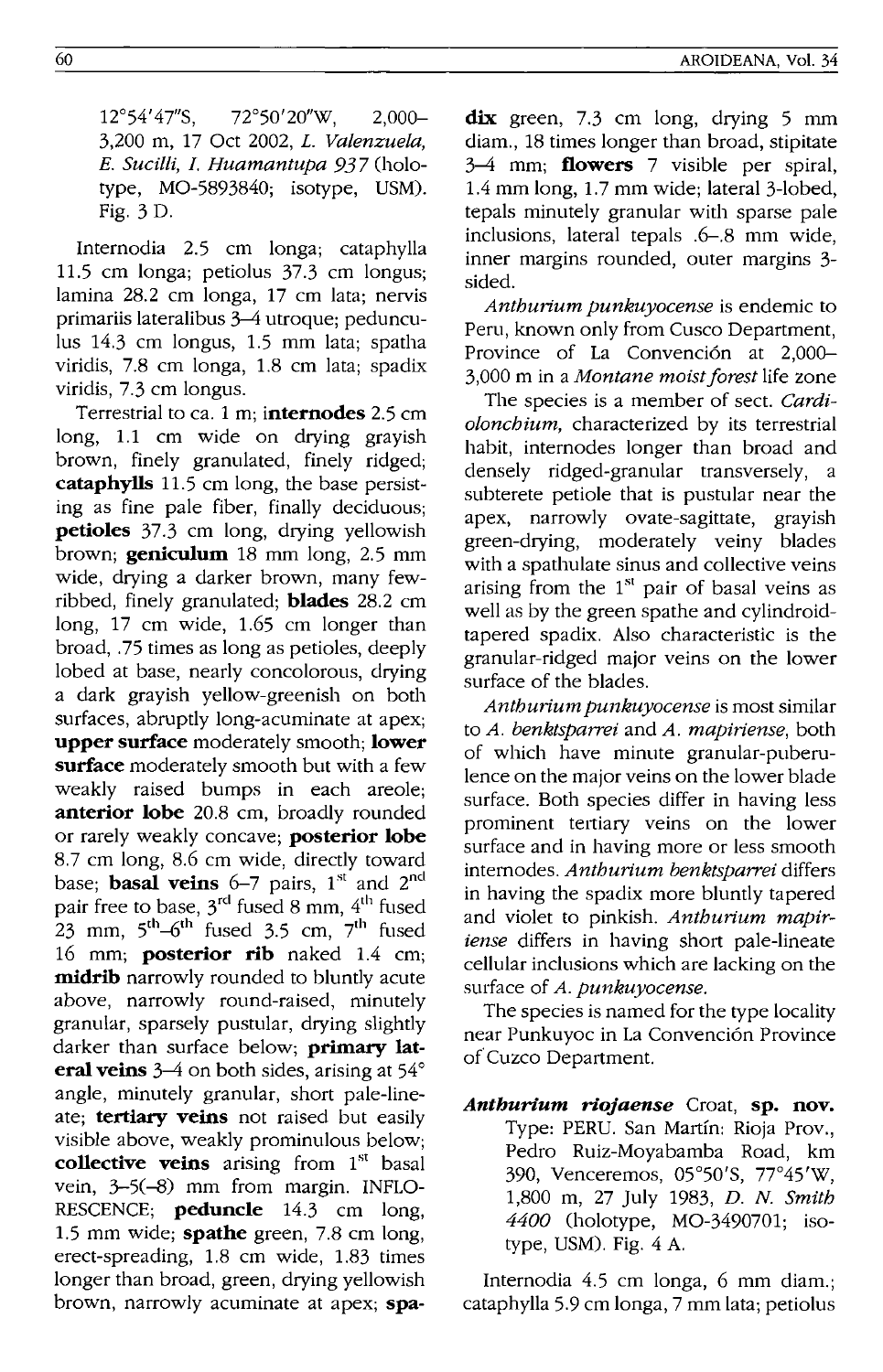25.2-37.5 cm longus; lamina 26.3-34.3 cm longa, 18.8-23.4 cm lata; nervis primariis lateralibus 5-6 utrogue; pedunculus 11.2- 14.5 cm longus; spatha 5.8-8.6 cm longa, 9- 14 mm lata; spadix luteus, 6.4-7 cm longus

Hemiepiphytic climber; **internodes**  4.5 cm long, 6 mm diam., drying dark brownish grey, finely granulated, pale inclusions rarely dispersed; **cataphylls**  5.9 cm long, 7 mm wide, lightly dispersed-pale-lineate, abruptly acuminate at apex; **petioles** 25.2-37.5 cm long, 3-4 mm wide, drying dark-brownish yellow, Dshaped with 3 ridges adaxially; **geniculum** 15-17 mm long, 3-4 mm wide, drying dark brown, finely many-ribbed, moderately smooth; **blades** 26.3-34.3 cm long, 18.8-23.4 cm wide, 1.43 times longer than broad, sub-trilobate, abruptly acuminate at apex, deeply lobed at base, subcoriaceous, weakly bicolorous, drying weakly glossy, medium brown above, grayish yellowbrown below; **upper surface** moderately smooth, densely pale-lineate; **lower surface** moderately smooth, less prominentdensely pale-lineate; **anterior lobe** 17.4- 25.4 cm long, 7.8-13.3 cm wide, abmptly concave near base, the constricted area 5.8-7.6 cm wide; **posterior lobes** 8.4- 10.2 cm long, 8.0-9.4 cm wide, rounded at apex, 4.6-6.7 cm across the confluent area (from petiolar plexus to inner edge of confluence); concave toward base; **basal**  veins 5-6 pairs, 1<sup>st</sup> pair free to base, 2<sup>nd</sup> fused 5-14 mm,  $3^{\text{rd}}$  fused 17-27 mm,  $4^{\text{th}}$ -6th fused 36-42 mm; **posterior rib** naked 16-26 mm; **midrib** narrowly rounded to bluntly acute, darker above, broadly rounded, minutely granular, pale-lineate, drying slightly darker than surface below; **primary lateral veins** 5-6 on both sides, arising at 50-53°, narrowly round-raised, bluntly acute, minutely granular; **tertiary veins** obscure above, slightly raised below: **collective veins** arising from  $2^{nd} - 3^{rd}$ primary lateral vein, 3-6 mm from margin. INFLORESCENCES erect; **peduncle** 11.2- 14.5 cm long, 1-2 mm wide; **spathe** green, 5.8-8.6 cm long, 9-14 mm wide, 6.3 times longer than broad, abruptly acute at apex, erect-spreading, hooding spadix, slightly curved, green, drying yellowish brown;

**spadix** 6.4-7 cm long, drying 4-5 mm diam., 13 times longer than broad, stipitate 4-5 mm, yellow, with slight aroma at anthesis; **flowers** 6 visible per spiral, 1.5- 1.6 mm long, 1.4-1.5 mm wide, weakly 4 lobed; tepals minutely granular with pale inclusions, lateral tepals .4-.6 mm wide, inner margins rounded, outer margins 4 sided; **stamens** held in a contiguous cluster around stigma at level of tepals; **anthers**  .5 mm long, .4 wide; thecae parallel.

*Anthurium riojaense* is endemic to Pem, known only from the type locality in San Martin Department, Rioja Province at 1,800 m in a *Montane rain forest* life zone or *Lower montane wet forest* life zone.

The species is a member of sect. *Cardiolonchium,* characterized by its hemiepiphytic habit, elongated internodes, deciduous cataphylls, D-shaped petioles with 3 ribs adaxially, deeply 3-10bed, yellowbrown blades with the anterior lobe markedly contracted near its base as well as by its moderately pedunculate somewhat hooding spathe and its yellow, weakly tapered, weakly stipitate spadix. Especially characteristic of this species is the presence of pale, linear cellular inclusion which is visible on both surfaces.

*Anthurium riojaense* appears to be closest to *A. izcuchacense* Croat which occurs at a similar elevation in the Department of Amazonas. That species differs in having blades which dry darker brown, are more prominently constricted on the anterior lobe, have a proportionately longer peduncle, a more prominently stipitate and a broader green, rather than yellow spadix.

*Anthurium riojaense* is also close to *A. siccisilvarum* K. Krause which differs in having typically larger blades which tend to dry grayish and a more long-tapered, more prominently stipitate green spadix.

The species is named for the type locality in Rioja Province.

# *Anthurium straminopetiolum* Croat, **sp. nov.** Type: PERU. Amazonas: RIO Cenepa, vicinity of Huampami, ca. 5 km E of Chavez Valdivia, ca. 04°30'S,78°30'W, 200-250 m, El ca-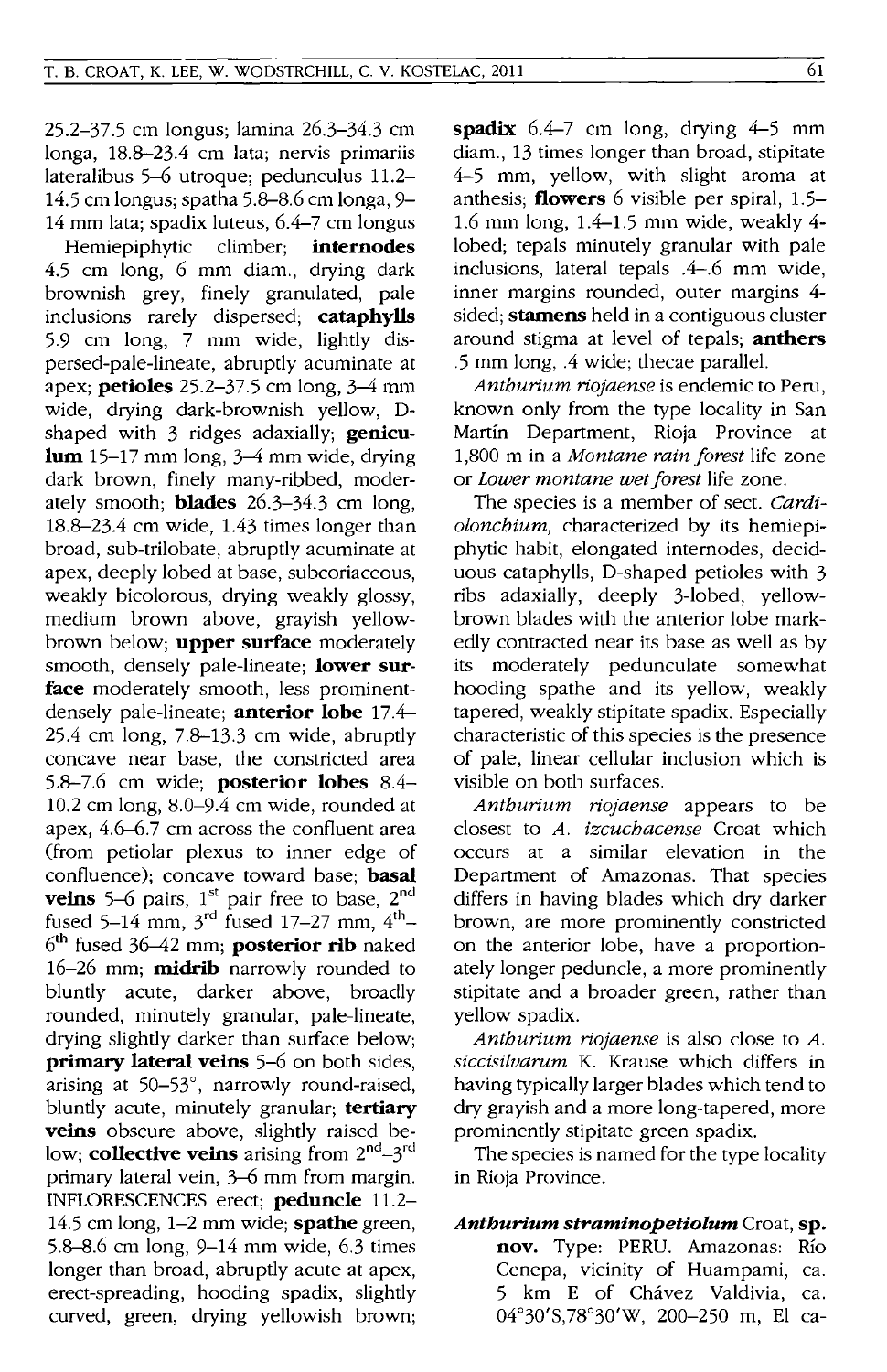mino Chigkan entsa to Río Cenepa 10 km, 8 Aug 1978, *E. Ancuash 1335*  MO-2769487; isotype, USM). Fig. 4 B.

Terrestris; internodia 6.0-9.0 em longa, .5-.7 em diam.; eataphylla 5.0-10.2 em longa, .6-1.0 em lata; petiolus 25.4-33.2 em longus, .4-.6 em diam.; lamina ovata, 31.3- 40.7 em longa, 15.8-24.6 em lata; nervis primariis lateralibus 6-8 utroque; pedunculus 9.6-20.2 cm longus, 2-4 mm lata; spatha 8.3-9.6 cm longa, .8-1.2 em lata; spadix 7.3-11.8 cm longus.

Terrestrial; **internodes** 6.0-9.0 cm long, .5-.7 em diam., drying light grayish green, coarsely granular, wispy; **cataphylls** 5.0–10.2 cm long, .6–1.0 cm wide, pale yellow, gradually narrowing toward apex, dense dispersion of pale linear, minute ribs resembling waves; **petioles**  25.4-33.2 em long, .4-.6 cm wide, drying pale grayish-yellow, moderate to deeply ribbed areas; **geniculum** 1.3-1.5 cm long, .3-.5 em wide, drying with a darker shade of grayish-yellow, deeply ribbed on upper surface, round-raised on lower surface; **blades** ovate, 31.3-40.7 cm long, 15.8-24.6 em wide, 1.8 times longer than broad, slightly to moderately lobed, abrupt acuminate at apex; **upper surface**  densely and finely granular on magnification; **lower surface** drying semiglossy, sparsely granular in the areoles; **anterior lobe** 29.2-37.5 em long, 15.2-24.0 cm wide; **posterior lobe** 3.2-6.6 em long, 4.8-7.5 cm wide, parabolic to hippocrepiform, rounded at apex; **basal veins** 5-6 pairs,  $1^{st}-2^{nd}$  pair free to base,  $3^{rd}$  fused 1.2-1.8 cm,  $4^{th}$  fused 2.0-2.2 cm,  $5^{th}$ -6<sup>th</sup> fused 2.5-2.8 cm; **posterior rib** naked 1.3-2.1 cm; **midrib** narrowly rounded to bluntly acute, above, thicker than broad to weakly round-raised below, very minutely granular above and below; **primary lateral veins** 6-8 on each side arising at 48°-52°, narrowly rounded, somewhat glossy , thicker than broad above and below; **tertiary veins** drying much lighter than the blade; **collective veins**  arising from  $1^{st}-2^{nd}$  basal vein,  $1.0-$ . 3.0 mm from margin. INFLORESCENCE

erect; **peduncle** 9.6-20.2 em long, 2-4 mm wide; **spathe** 8.3-9.6 em long, .8-1.2 cm wide, 9 times longer than broad, oblong, narrowly rounded at apex, minutely ribbed, pale-lineate, light green, spreading, drying greenish gray; **spadix** 7.3- 11.8 cm long, drying .5-1.2 diam., white, 11 times longer than broad; **flowers** 5 visible per spiral, 1.0-1.2 cm long and wide, 4-lobed, tepals minutely granular, bicolorous, lateral tepals .4-.6 mm wide, inner margins rounded, outer margins 3 sided.

*Anthurium straminopetiolum* is endemic to Peru, known only from the type locality in Amazonas Department in the valley of the Río Cenepa at 200-250 m elevation in a *Premontane wet forest* life zone.

The species is a member of sect. *Cardiolonchium* characterized by its hemiepiphytic to terrestrial and climbing habit, elongated internodes, mostly deciduous eataphylls, subterete, straw-colored petioles, narrowly ovate-sagittate, greenish drying blades with a hippocrepiform sinus as well as by the green spathe and spadix.

*Anthurium straminopetiolum* is close to *A. molaui* since both have long internodes and blades of similar shape and drying color and both have a green spathe and green spadix. In addition, both species tend to have the lower surface granular on magnification. However, *A. molaui* differs in having much shorter, more stubby spadices only 10-12 times longer than wide versus about 35 times longer than wide for *A. straminopetiolum* 

*Anthurium straminopetiolum* is most similar to *A. breviscapum* Kunth, a species that is more abundant at higher elevations and has a purple long-tapered spadix.

The epithet "straminopetiolum" is based on the Latin stramineous (straw-yellow) and petiolus (petiole).

Note that the species was apparently not included in the Flora of RIO Cenepa despite having been common there unless it was included in *A. breviscapum* (Croat *et al.,* in press).